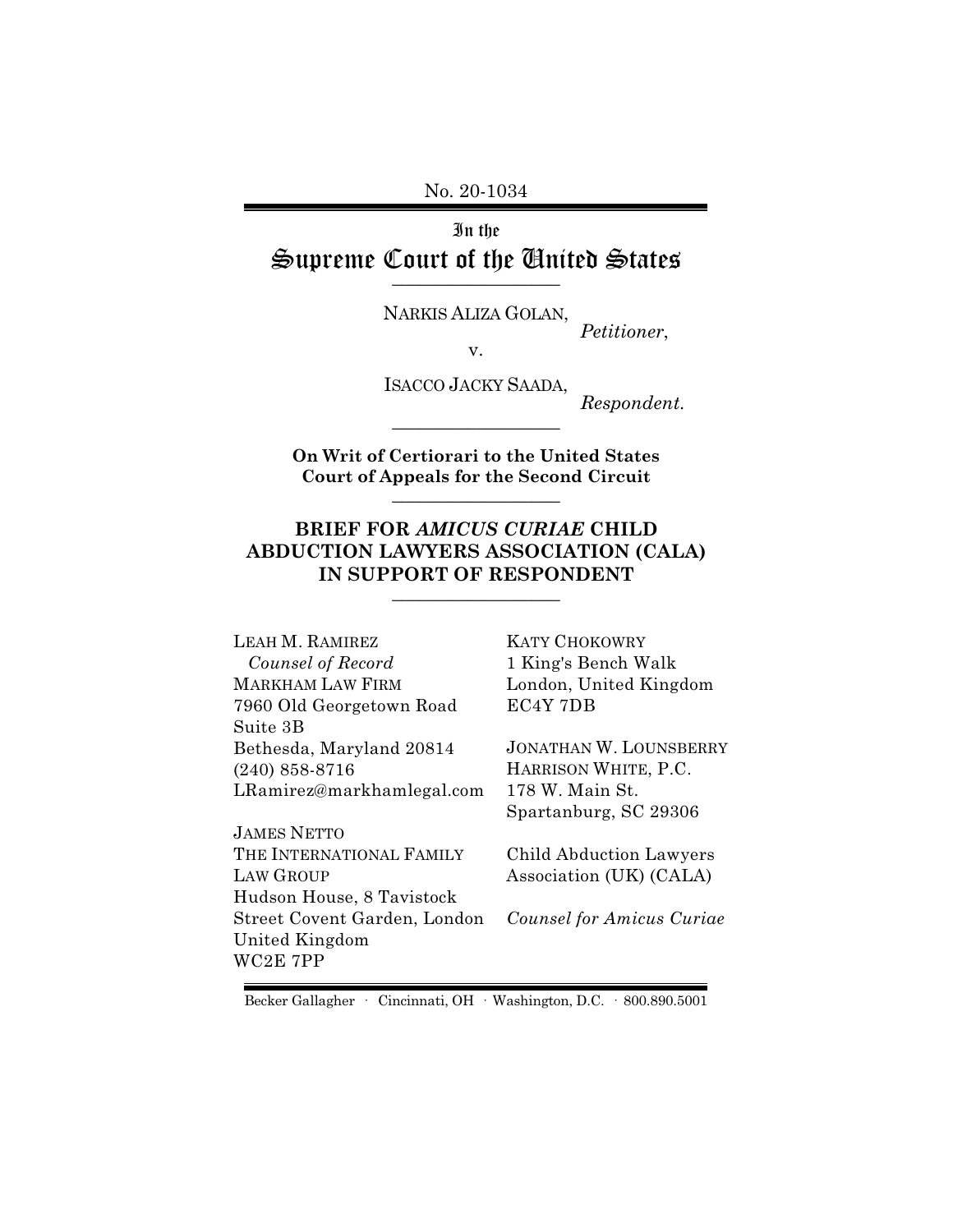## **TABLE OF CONTENTS**

|                        | TABLE OF AUTHORITIES  ii                                                                               |  |
|------------------------|--------------------------------------------------------------------------------------------------------|--|
|                        |                                                                                                        |  |
| SUMMARY OF ARGUMENT  4 |                                                                                                        |  |
|                        |                                                                                                        |  |
| I.                     | Article 13b: The English Approach to the                                                               |  |
| Π.                     | The International Approach  16                                                                         |  |
| HL.                    | Ameliorative Measures Under the Hague<br>Convention and Within Europe Under<br>Brussels II Revised  22 |  |
| IV.                    | Undertakings as Protective Measures $\ldots$ 25                                                        |  |
| V.                     | Effectiveness and Enforceability of Protective<br>Measures  26                                         |  |
|                        |                                                                                                        |  |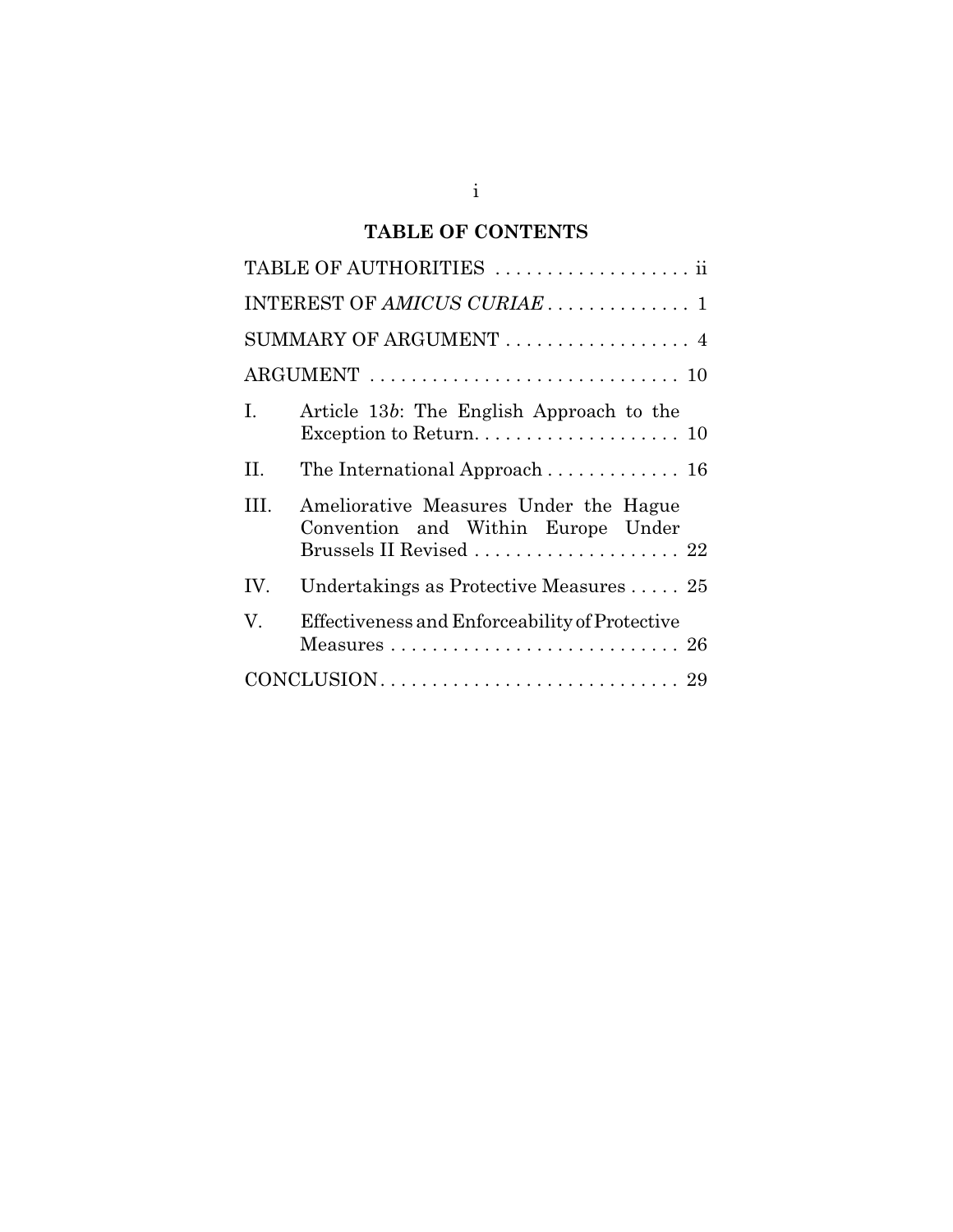## **TABLE OF AUTHORITIES**

## **CASES**

| Re C (Children) [2018] EWCA Civ 2834  15, 27   |
|------------------------------------------------|
| $Re D$ [2006] UKHL 51, [2007] 1 AC 619  19, 27 |
| $Re E$ (Children) [2011] UKSC 27,              |
|                                                |
|                                                |
| Re S (A Child) [2012] UKSC 10,                 |
| $Re S$ (A Child) [2015] EWCA Civ 2  27         |
| Re S (A Child) [2019] EWCA Civ 352  28         |
|                                                |

# **TREATIES**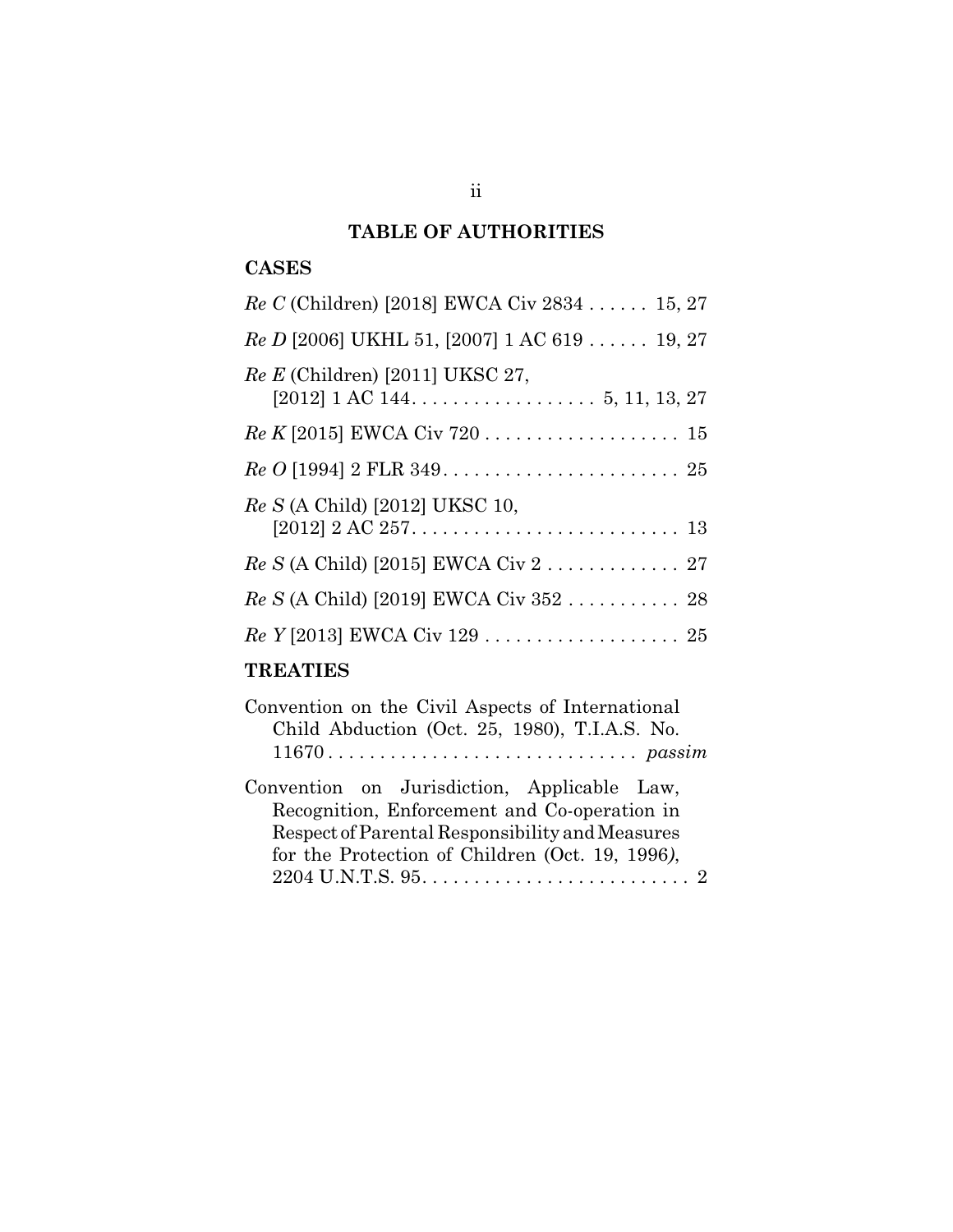## **OTHER AUTHORITIES**

| Austria: Marie-Therese Rainer, Article 13<br>exceptions – return and best interests of the child,<br>Int'l Family Law Journal 2018, Issue 3, p. $190$ 19                                                                       |
|--------------------------------------------------------------------------------------------------------------------------------------------------------------------------------------------------------------------------------|
| Council Regulation (EC) No. 2201/2003 of 27<br>November 2003, https://eur-lex.europa.eu/legal-<br>content/EN/TXT/HTML/?uri=CELEX:32003R2                                                                                       |
| Elisa Pérez Vera, Explanatory Report: Hague<br>Conference on Private International Law, 3 Acts<br>and Documents of the 14th Session $(1980) \ldots 4, 6, 11$                                                                   |
| Hague Conference on Private Int'l Law, <i>Practical</i><br>Handbook on the Operation of the 1996 Hague<br>Child Protection Convention (2014),<br>https://assets.hcch.net/docs/eca03d40-29c6-4cc4-<br>ae52-edad337b6b86.pdf  24 |
| Linda Manfre, <i>International Parental Child</i><br>Abduction in Australia, Int'l Family Law                                                                                                                                  |
| Lowe and Nicholls, International Movement of<br>Children, Law, Practice and Procedure (2nd Ed.)                                                                                                                                |
| Practice Guide for the application of the Brussels<br>IIa Regulation, https://op.europa.eu/en/<br>publication-detail/-/publication/f7d39509-3f10-4                                                                             |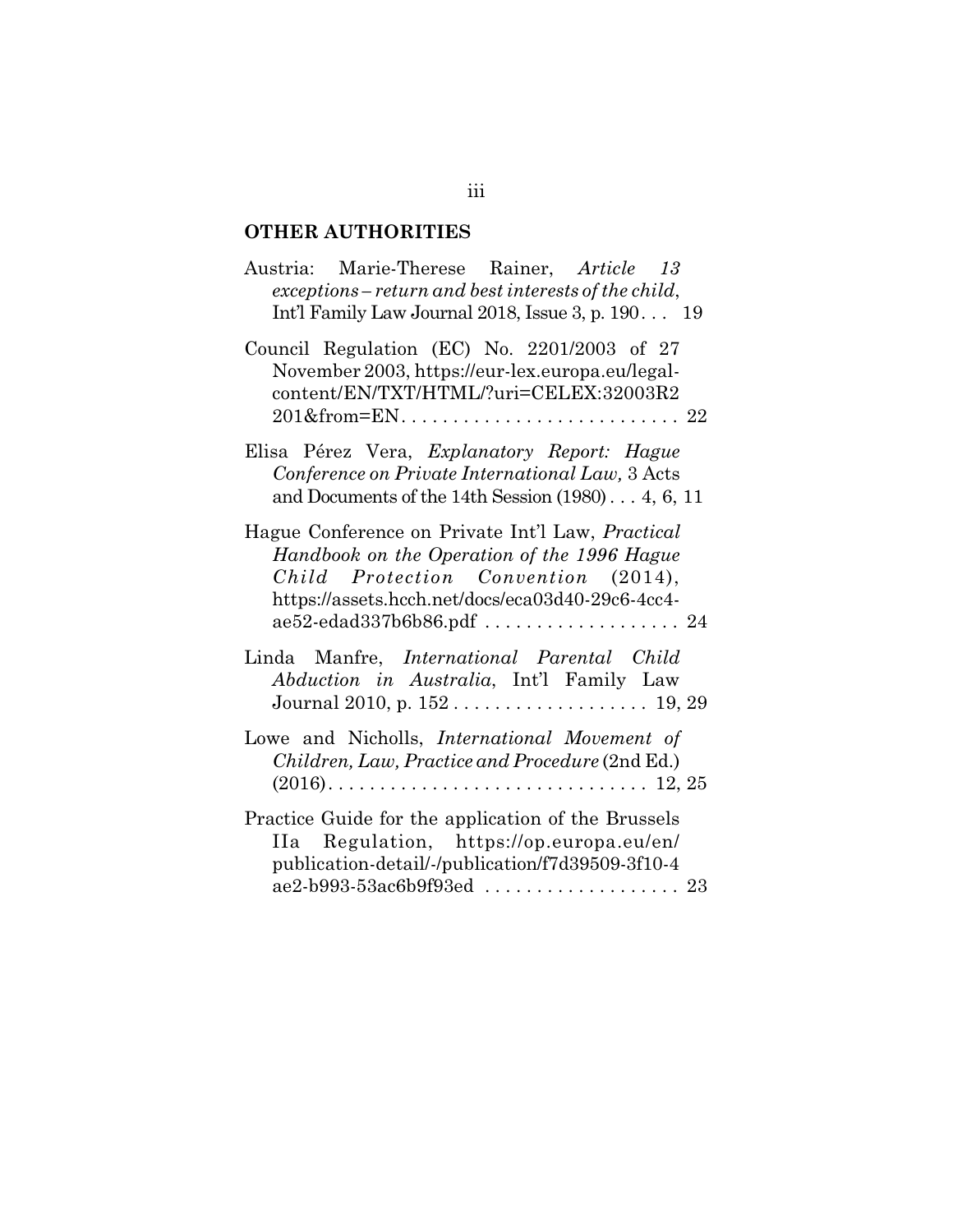| Report of the Third Special Commission Meeting to<br>review the operation of the Hague Convention on<br>the Civil Aspects of International Child<br>Abduction (March 17-21, 1997), https://assets.hc                                                                                                                                    |
|-----------------------------------------------------------------------------------------------------------------------------------------------------------------------------------------------------------------------------------------------------------------------------------------------------------------------------------------|
| Session (1980) Hague Conference on Private Int'l<br>Law, 1980 Child Abduction Convention Guide to<br>Good Practice, Part VI, Article 13(1)(b) (March 9,                                                                                                                                                                                 |
| UK Courts and Tribunals Judiciary, President's<br>Practice Guidance: Case Management and<br>Mediation of International Child Abduction<br><i>Proceedings</i> (March 13, 2018), https://www.judi<br>ciary.uk/wp-content/uploads/2018/03/<br>presidents-practice-guidance-case-management-<br>mediation-of-international-child-abduction- |
| U.S. Dep't of State, Annual Report on International<br><i>Child Abduction (2021), https://travel.state.gov/</i><br>content/dam/NEWIPCAAssets/2021%20Annua<br>1%20Report%20on%20International%20Child                                                                                                                                    |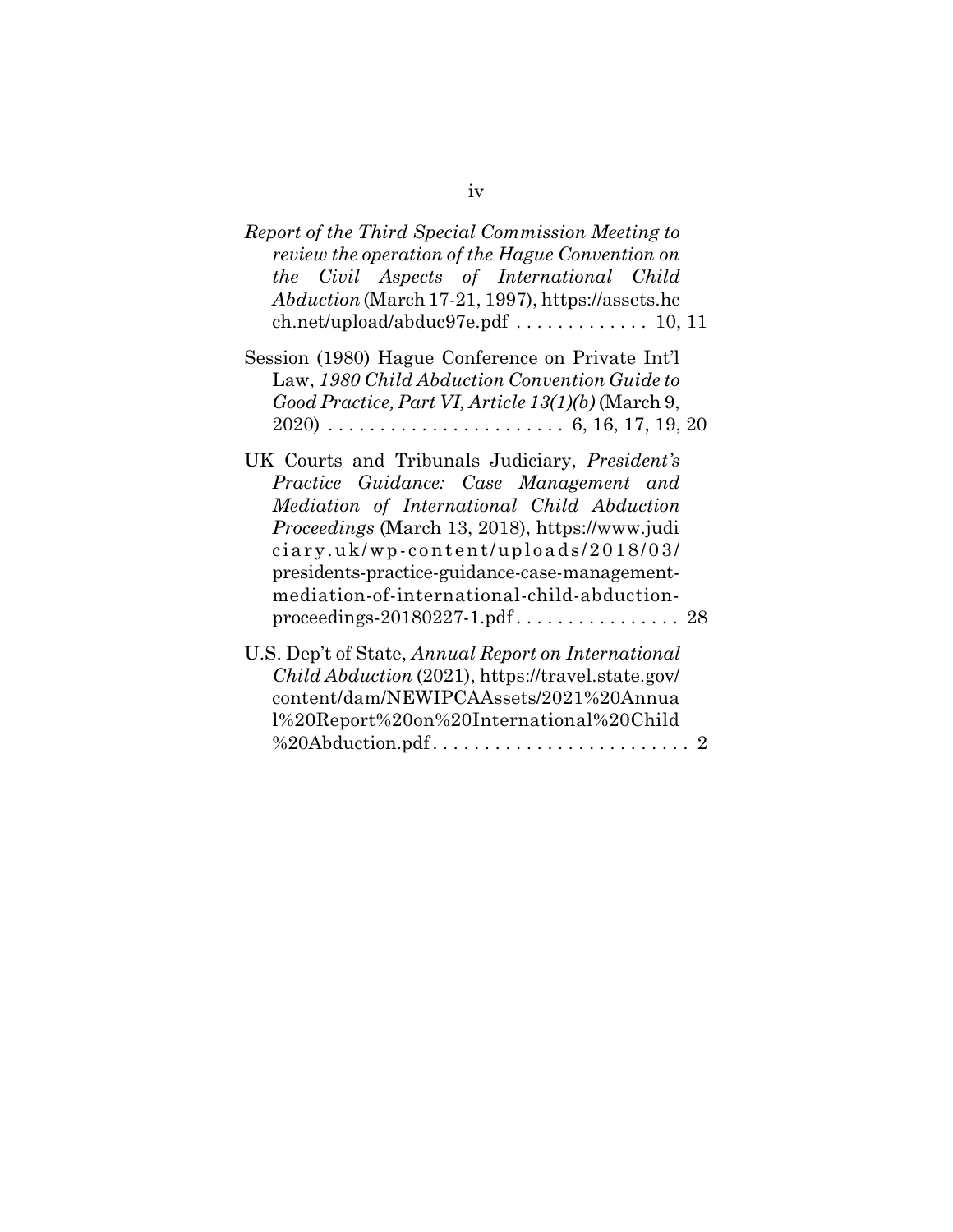#### **INTEREST OF** *AMICUS CURIAE*<sup>1</sup>

The Child Abduction Lawyers Association ("CALA"), based in the United Kingdom, is an association of experienced child abduction lawyers. CALA's membership includes solicitors, barristers, academics, and other practitioners who practice or maintain an interest in international child abduction law. CALA's members are primarily based in England and Wales. CALA membership includes the panel members of the International Child Abduction and Contact Unit, which is maintained by the Lord Chancellor's Unit in London.<sup>2</sup> CALA aims to connect its members with practitioners throughout the world, including the United States of America.

On July 1, 1988, the United Kingdom and the United States of America ratified The Convention on the Civil Aspects of International Child Abduction, done at the Hague on October 25, 1980 (the "Hague

<sup>1</sup> Pursuant to Sup. Ct. R. 37.6, *Amicus Curiae* certify that this Brief was not authored, in whole or in part, by any counsel for a party, and that no person other than *Amicus*, its members or its counsel made a monetary contribution intended to fund the preparation or submission of this Brief. All parties have consented to the filing of this Brief.

<sup>&</sup>lt;sup>2</sup> This Brief does not necessarily reflect the views of any particular member of the Child Abduction and Contact Unit or the Lord Chancellor's Unit in London. No inference should be drawn that any member of these Units who is also a member of CALA participated in the preparation or submission of this Brief.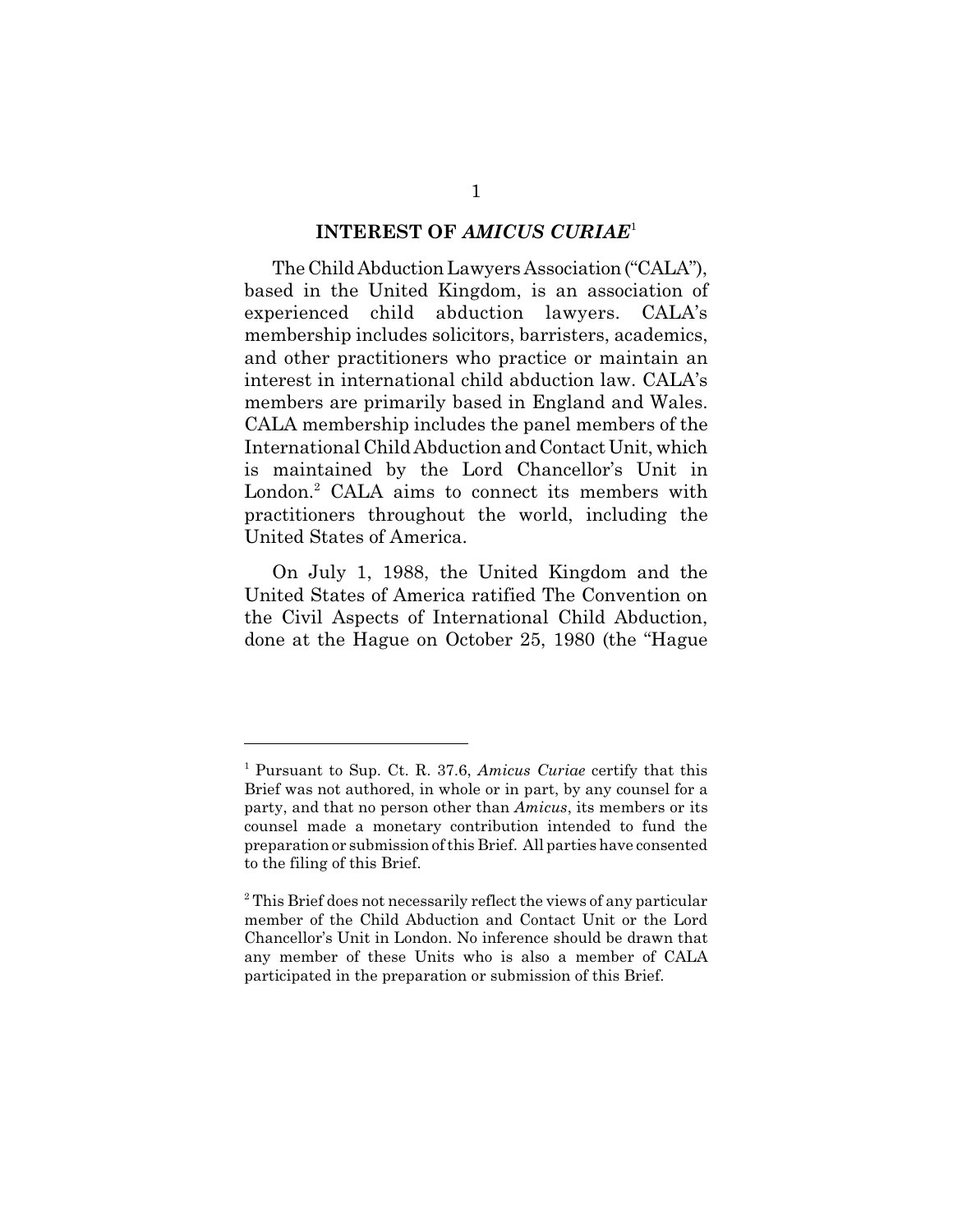Convention" or "Convention").<sup>3</sup> In the handful of cases that have been heard before the Supreme Court of the United States addressing the application of the Hague Convention, this Court has had the benefit of the United Kingdom's perspective and application of the treaty's principles.

On an annual basis, numerous Hague Convention cases arise between the United States of America and the United Kingdom.<sup>4</sup> Amicus Curiae therefore have an interest in promoting internationally the uniform interpretation and application of the Hague Convention. CALA believes that uniformity of approach in this international realm fosters mutual trust and promotes cooperation between Member States of the Convention. One specific mission of CALA is improving the connection and communication between child abduction lawyers in England and Wales and

<sup>&</sup>lt;sup>3</sup> Convention on the Civil Aspects of International Child Abduction (Oct. 25, 1980), T.I.A.S. No. 11,670 at 1, 22514 U.N.T.S. at 98, *reprinted in* 51 Fed. Reg. 10,493 (1986), text available at: https://www.hcch.net/en/instruments/conventions/specialisedsections/child-abduction. The 1980 Hague Convention applies between the United States and the United Kingdom. The United Kingdom has also ratified the Convention on Jurisdiction, Applicable Law, Recognition, Enforcement and Co-operation in Respect of Parental Responsibility and Measures for the Protection of Child, done at the Hague (October 19, 1996) (the "1996 Convention"). The United States has not ratified the 1996 Convention.

<sup>4</sup>  *See, e.g.*, U.S. Dep't of State, *Annual Report on International Child Abduction (2021)*, at p. 212, https://travel.state.gov/content/ dam/NEWIPCAAssets/2021%20Annual%20Report%20on%20Int ernational%20Child%20Abduction.pdf.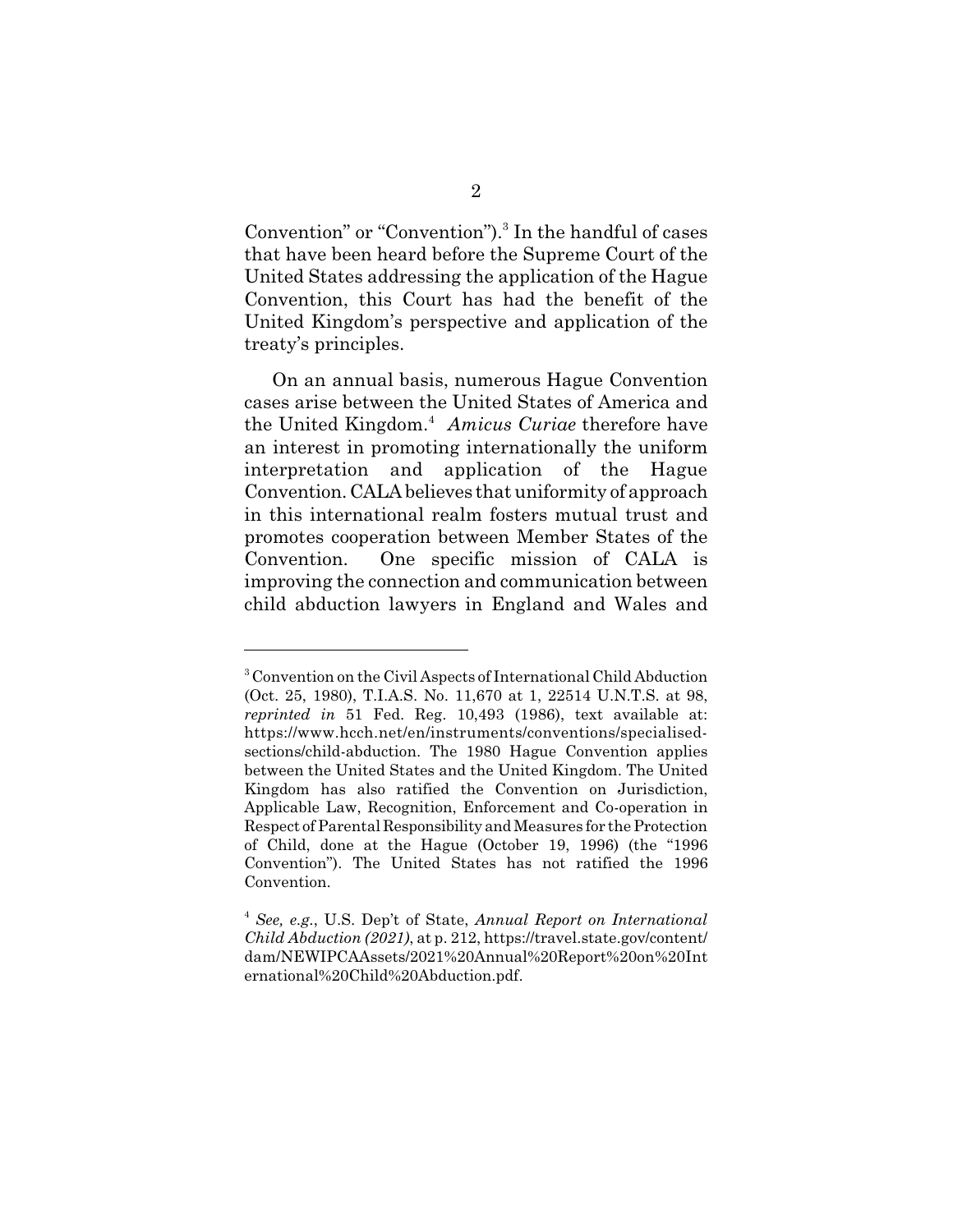similarly experienced international child abduction lawyers throughout the world.

The single question presented in this case is focused on Article *13b* of the Convention, which states: "the judicial or administrative authority of the requested State is not bound to order the return of the child if the person, institution or other body which opposes its return establishes that . . . there is a grave risk that his or her return would expose the child to physical or psychological harm or otherwise place the child in an intolerable situation." The question before this Court, as posed, states: "[w]hether, upon determining that return to the country of habitual residence places a child at grave risk, a district court is required to consider ameliorative measures that would facilitate the return of the child despite the grave-risk determination." (Pet. Brief, p. I).

*Amicus* submits this Brief to offer information and assistance to this Court by addressing the English approach to interpreting the ameliorative measures contemplated by Article 13*b* of the Convention. The overarching aim of the Convention is the protection of ". . . children internationally from the harmful effects of their wrongful removal or retention and to establish procedures to ensure their prompt return to the State of their habitual residence, as well as to secure protection for rights of access."<sup>5</sup> *Amicus* respectfully submit that the approach established by the English courts, as explained below, upholds the aims of the Convention by ensuring that courts do not exceed the

<sup>5</sup> Hague Convention, *preamble*.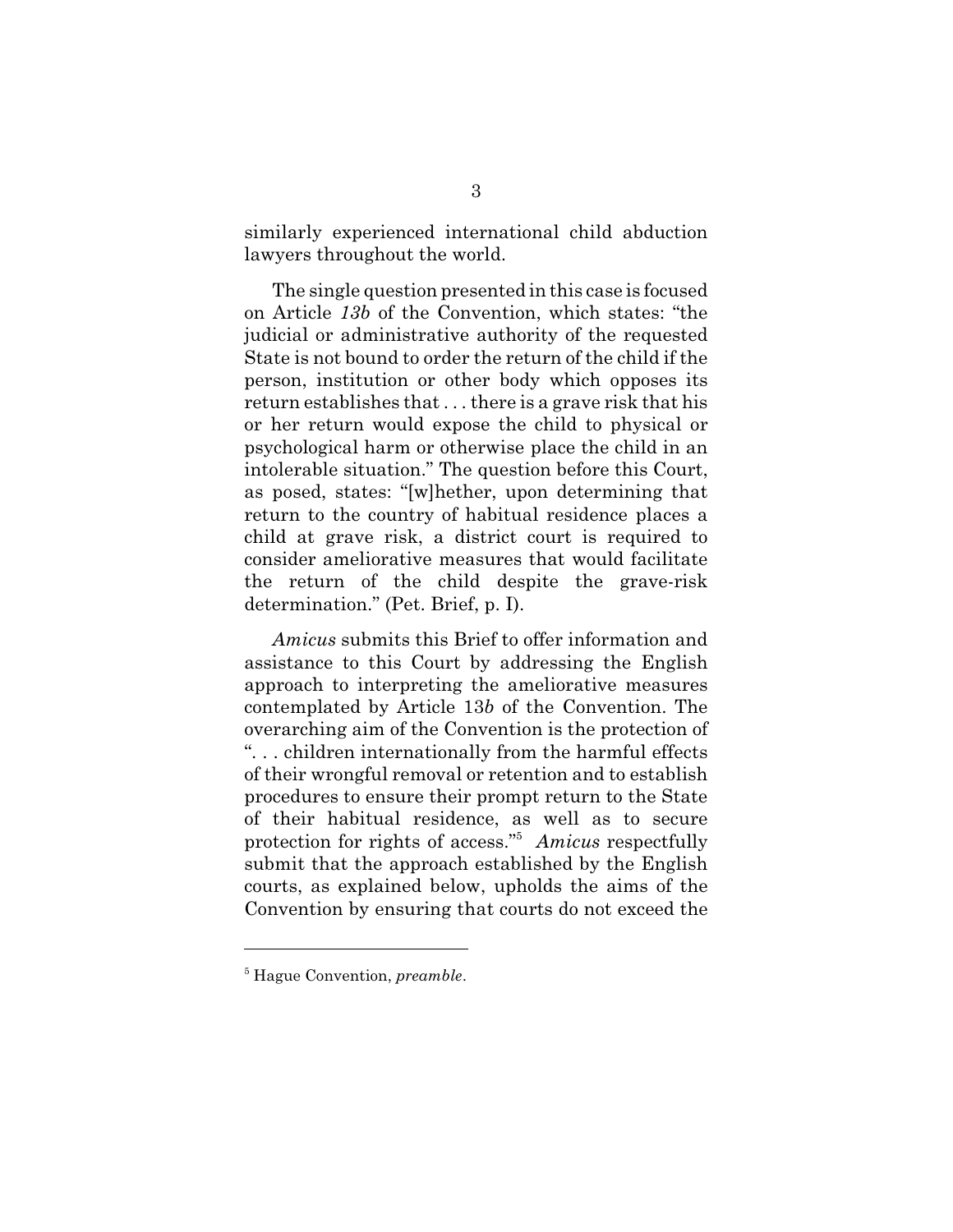scope of the narrow exceptions inherent in this treaty, while also reducing the possibility of overreaching into the underlying merits of the child custody dispute. The English approach to ameliorative measures eliminates the risk of undue delay by a) expeditiously deciding matters, and b) upholding the aim of the Convention to ensure the underlying custody dispute is decided by a court of competent jurisdiction in the country of habitual residence.

*Amicus* therefore submits this Brief in support of Respondent's position on the question presented only insofar as it concerns an issue of law and application of principle for this international treaty. CALA remains neutral with respect to the factual disputes between Petitioner and Respondent.

#### **SUMMARY OF ARGUMENT**

The Convention is an international instrument that necessitates an autonomous interpretation of its terms. Uniform interpretation and application by Member States promotes mutual trust and achieves the Convention's objectives.

The Explanatory Report by Professor Eliza Pérez Vera is a critical resource in the interpretation of this international treaty.<sup>6</sup> English courts often rely on the Explanatory Report as an aid to interpret the treaty when determining cases under the Convention.

<sup>6</sup> Elisa Pérez Vera, *Explanatory Report: Hague Conference on Private International Law,* 3 Acts and Documents of the 14th Session, at p. 20, §25 (1980) ("Explanatory Report").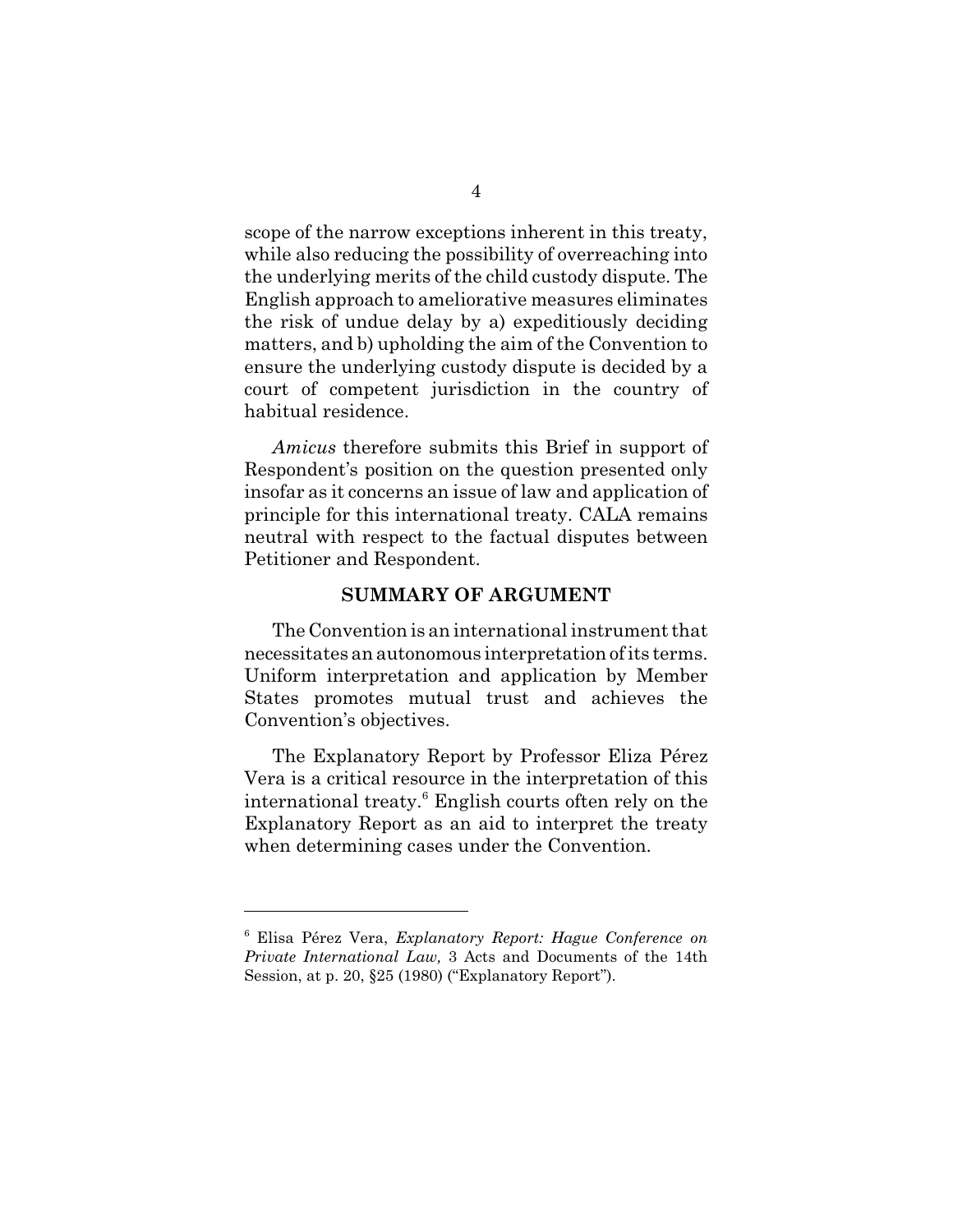As set forth in the Explanatory Report, the two objects of the Convention are 1) prevention of the abduction of children and 2) swift restoration to the child's state of habitual residence in case of an abduction. These objects are shaped by the consensus reached between Member States when drafting the Convention, and thereafter ratifying it, regarding what is in the best interests of children. This consensus resulted in an instrument that protects children's best interests from the prejudices of a wrongful removal or retention by effectuating the prompt, expeditious return to their country of habitual residence. Thus, the central premise of the Convention is to ensure the swift restoration of children to the country of their habitual residence so the courts in the "home" country can make decisions about substantive custody issues. As a result, the Convention promotes both the best interests of the individual child and of children generally as its primary objective.<sup>7</sup>

Courts addressing Hague Convention cases are faced with a binary decision: order the return of the child to the country of habitual residence or decline to order the return of the child to the country of habitual residence. There are a few narrow exceptions to the mandatory duty to order the return of the child. The narrow exceptions are expressly set forth in the text of the Convention. The Explanatory Report states that the exceptions must be applied restrictively— "only so

<sup>7</sup> *See Re E* (Children) [2011] UKSC 27, [2012] 1 AC 144 (Abduction: Custody Appeal).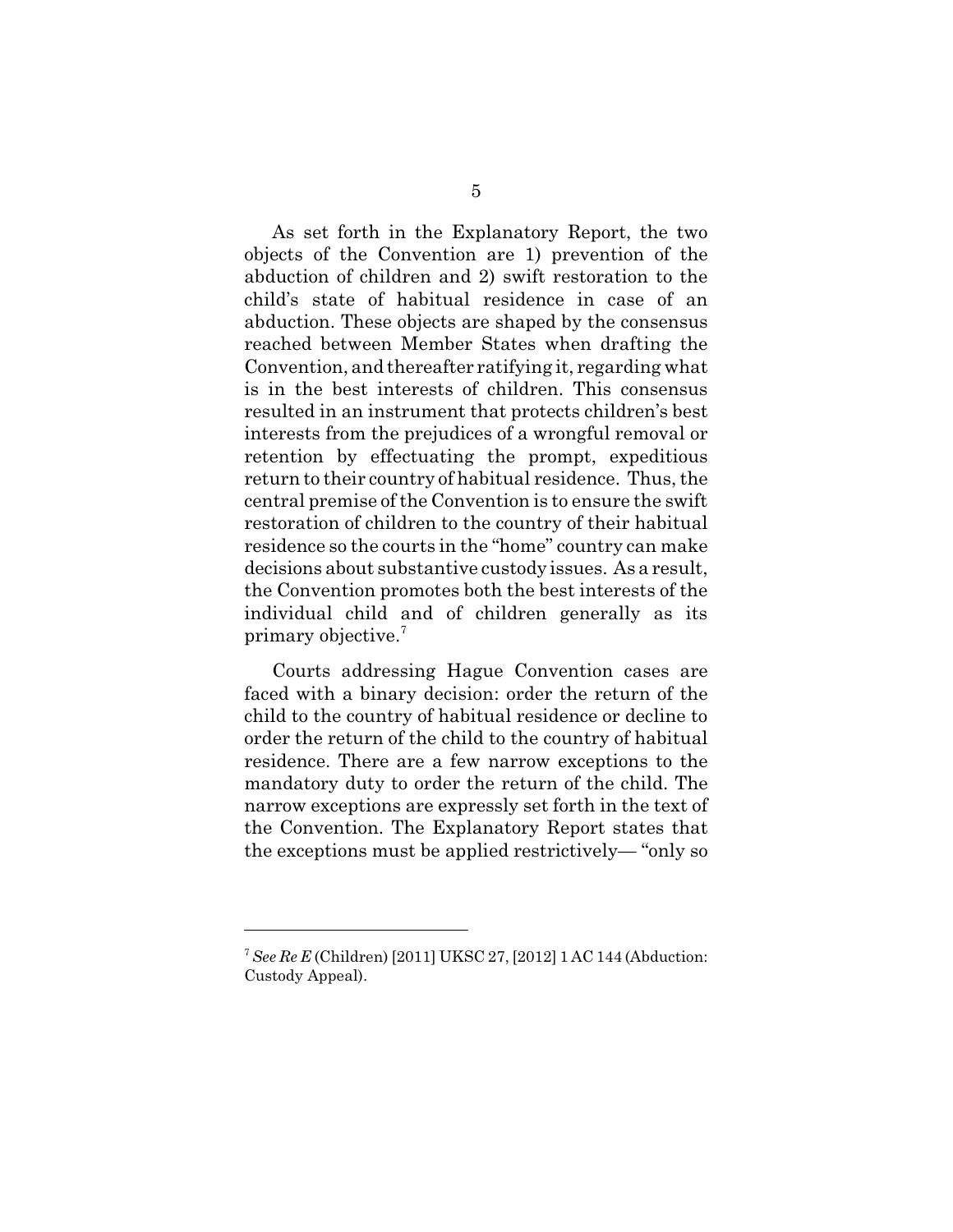far as they go and no further."<sup>8</sup> To that end, "[t]his implies above all that they are to be interpreted in a restrictive fashion if the Convention is not to become a dead letter."<sup>9</sup>

Article 13*b* of the Convention sets forth an exception to return known as the "grave risk of harm" exception. The English courts consider that by its wording the Article 13*b* exception is narrow. If established, the grave risk of harm exception can result in the court declining to order the return of a child to her country of habitual residence. Notwithstanding, a court can require the return of a child even when there is a finding of a grave risk of harm. The Permanent Bureau of the Hague Conference on Private International Law ("HCCH") published the *1980 Child Abduction Convention Guide to Good Practice*, Part VI, Article 13(1)(b) on March 9, 2020 ("Guide to Good Practice"). The Guide to Good Practice states that "... the wrongful removal or retention of a child is prejudicial to the child's welfare and that, save for the limited exceptions provided for in the Convention, it will be in the best interests of the child to return to the State of habitual residence."<sup>10</sup>

Returning a child under circumstances that meet the threshold finding of grave risk eliminates the court

<sup>8</sup> *Explanatory Report*, p.22, §34.

<sup>9</sup> *Id.*

<sup>10</sup> Hague Conference on Private Int'l Law, *1980 Child Abduction Convention Guide to Good Practice, Part VI, Article 13(1)(b)* (March 9, 2020), at p. 21 ¶14.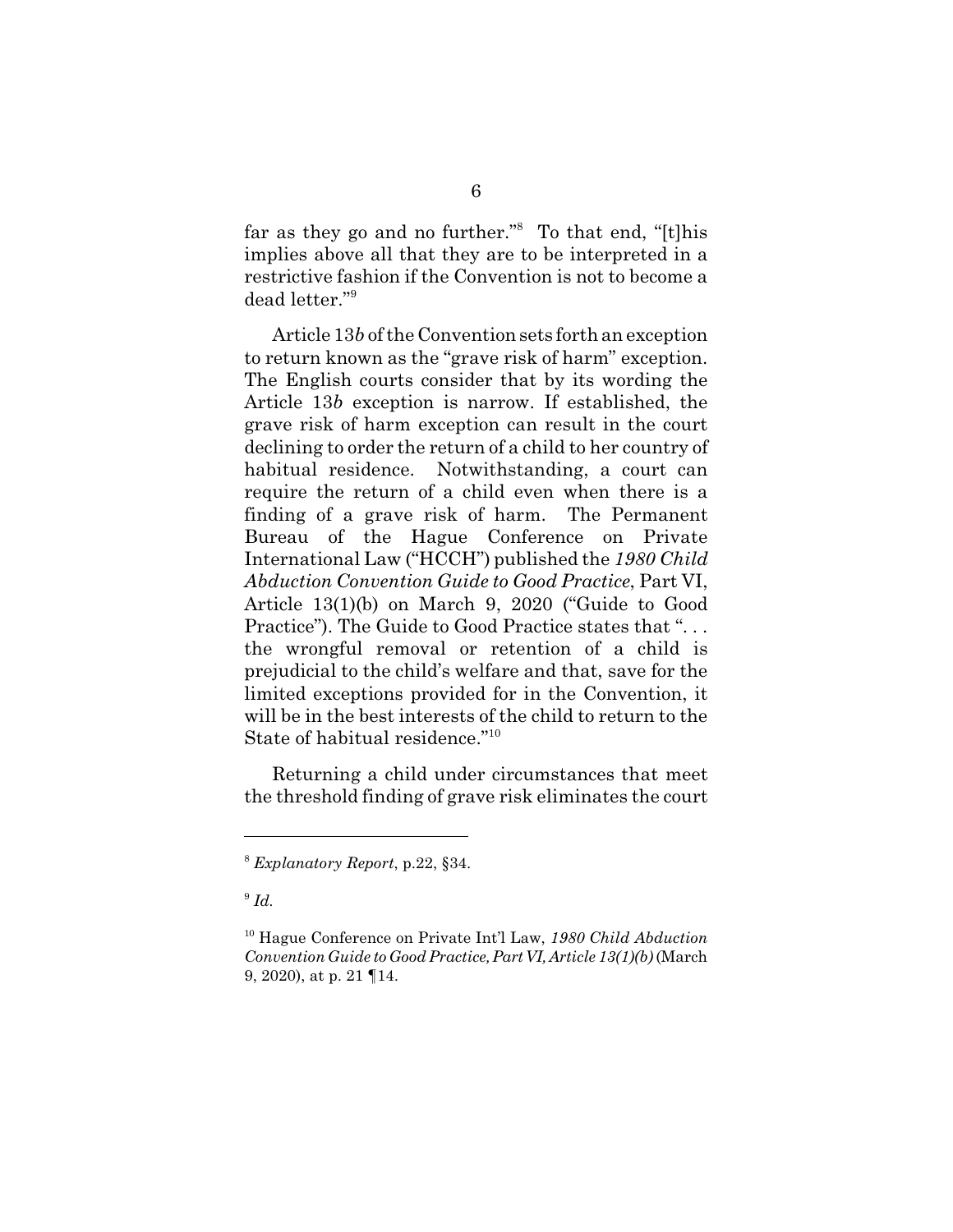wading into the underlying custody dispute, which promotes one of the central principles of the Convention—the country of habitual residence is best placed to determine the underlying custody dispute. Thus, ". . . as a rule, the courts of the child's State of habitual residence are best placed to determine the merits of a custody dispute (which typically involves a comprehensive 'best interests' assessment) as, *inter alia*, they generally will have fuller and easier access to the information and evidence relevant to the making of such determinations."<sup>11</sup>

Under the English approach, the court's ability to require the return of a child, even in the face of a potential grave risk of harm, relies on the court's ability to use ameliorative measures. The language of Article 13*b*, in fact, contemplates the use of such measures: "Notwithstanding the provisions of the preceding Article, the judicial or administrative authority of the requested State is not bound to order the return of the child  $\dots$ ."<sup>12</sup> To determine whether a return should be required in the face of a grave risk of harm to the child, the court must consider ameliorative measures (also known as protective measures) as part of that determination. This evaluation should be conducted in a holistic manner by determining the risk alongside the ameliorative measures such that if the ameliorative measures are adequate in the circumstances of the case, then the threshold to

 $11$  *Id.* at p. 22,  $\P$  15.

<sup>&</sup>lt;sup>12</sup> Hague Convention, Art. 13.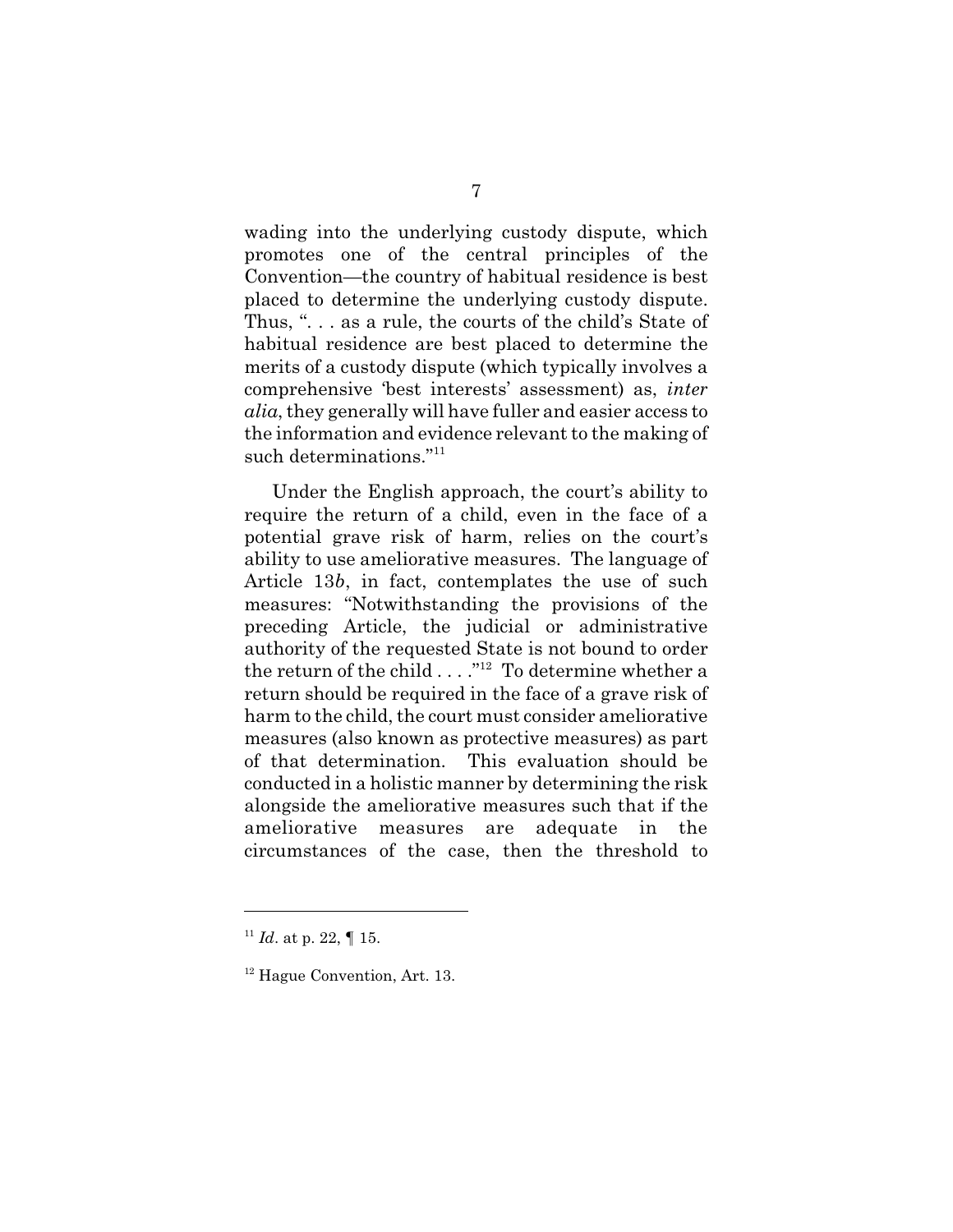establish a grave risk of harm under Article 13*b* is not crossed.

In the underlying litigation, the district court ordered the return of the minor child to Italy (his country of habitual residence) pursuant to certain ameliorative measures intended to protect the minor child in the interim, and to allow Italy to move forward with the pending custody litigation. The ameliorative measures ordered by the district court included, *inter alia*, the issuance of a protective order in Italy that required Respondent to stay away from Petitioner and the minor child's residence, Petitioner's place of work, and the minor child's school; financial support provided to Petitioner; and supervised parenting time for Respondent.

In ordering the ameliorative measures, the district court sought to ensure that the parties remained separate from one another by requiring an order of protection in place in Italy. It is apparent that the district court sought the separation of the parties because of the domestic violence that resulted in the finding of grave risk of harm to the minor child.<sup>13</sup> After several appeals to the United States Court of Appeals for the Second Circuit, the district court's orders and ameliorative measures were upheld. The Second Circuit determined that the ameliorative measures

 $13$  It is noted that the ameliorative measures were put in place because Petitioner stated that she intended to return to Italy. It is understood that the district court expressly found that there was no grave risk of harm if the minor child were returned to Respondent's care in Italy.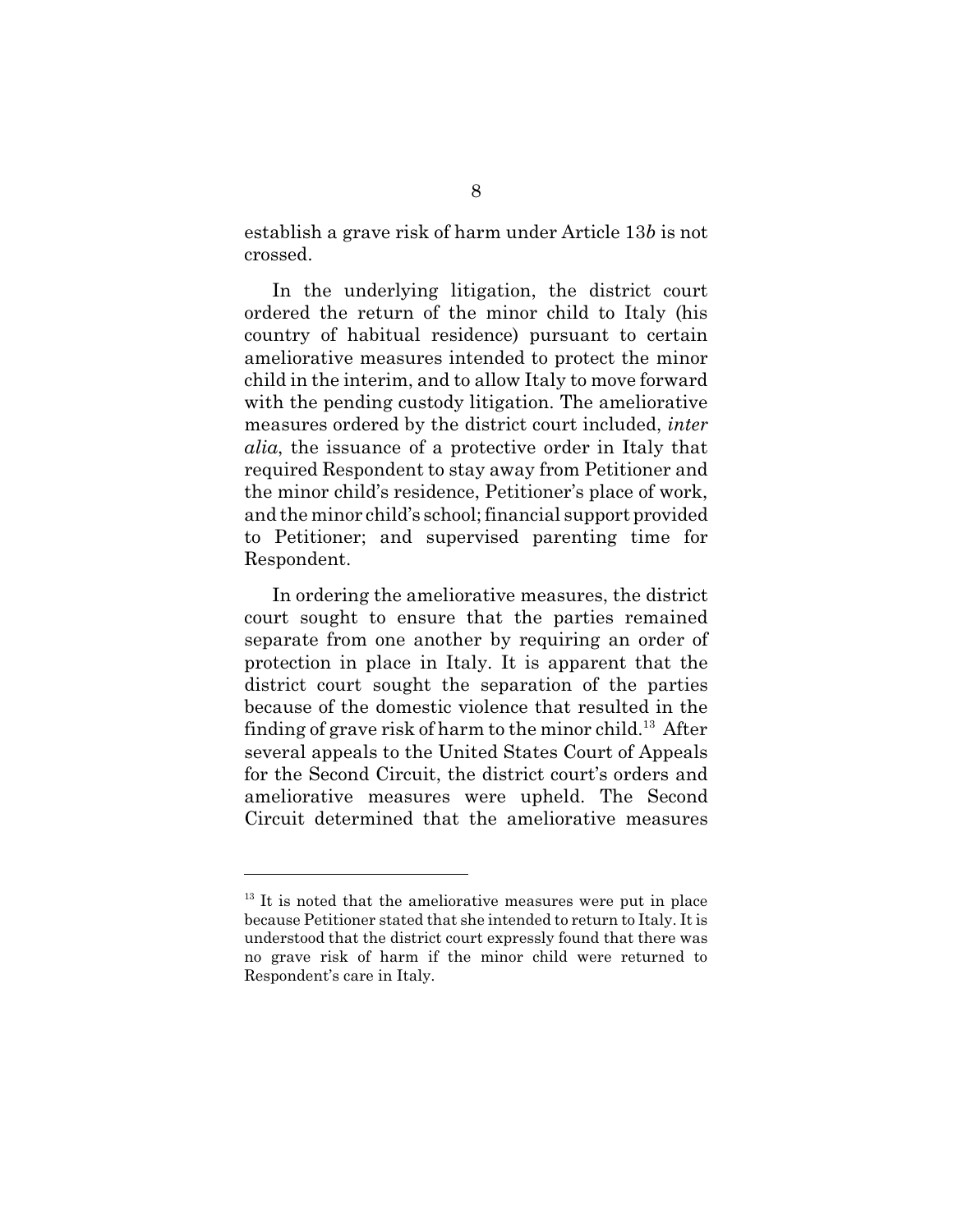were sufficient to alleviate the finding of grave risk of harm to the minor child upon his return to Italy.

Similar ameliorative measures are used in Hague Convention matters before the English courts. Ameliorative measures are used to protect and promote the child concerned as well as the abducting parent if considered necessary for the protection of the child. The use of ameliorative measures enables the courts to adhere to the underlying principles of the Convention, while at the same time protecting the best interests of the children involved. These ameliorative measures are designed to be, generally, short-lived measures of protection lasting until the courts in the country of habitual residence become engaged in the litigation between the parties upon the child's return.

The approach of the English and Welsh courts seeks to determine if ameliorative measures are sufficient to negate further exposure to a grave risk of harm should the child be returned to her country of habitual residence. If the ameliorative measures are sufficient to negate further risk of harm, the petitioning parent is then required to submit to the measures identified by the court as being necessary to facilitate the child's return. It is understood that this process is like the Second Circuit's approach.

As explained below, the approach promulgated by the United Kingdom Supreme Court and followed in England and Wales in its interpretation and application of Article 13*b* is commended. Not only does it follow the practice advocated by the Conference of the 1980 Hague Convention, it has the benefit of resolving the tension between the requirement to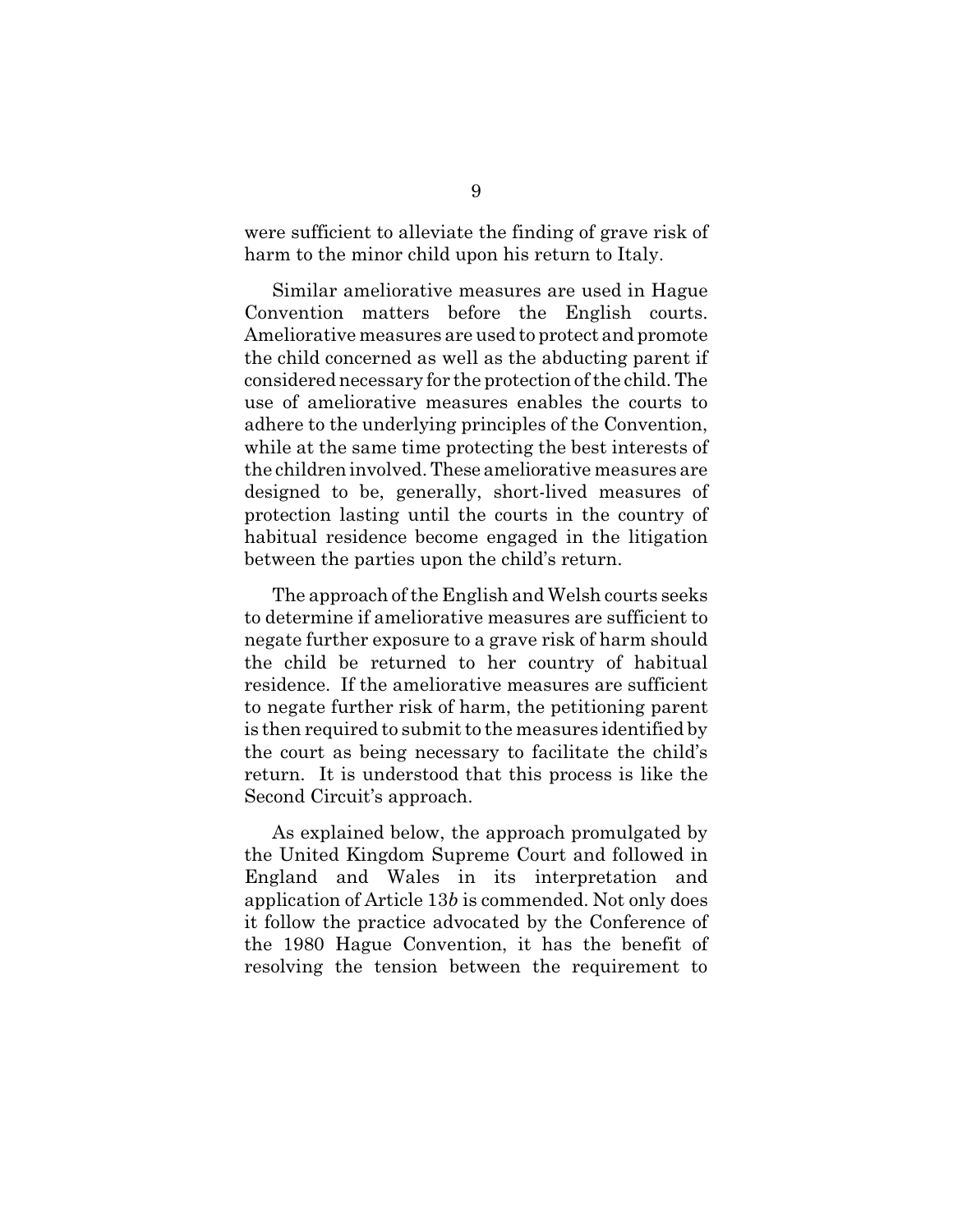determine disputed facts while respecting the nature of the expeditious and summary process under the Convention, as well as preventing undue delay in the return of a child to his or her habitual residence by maintaining the prompt resolution of Convention cases.

### **ARGUMENT**

### **I. Article 13***b***: The English Approach to the Exception to Return.**

Article 13 provides three instances where the Convention limits the court's duty to order the return of the child. This Court is concerned with the second limb of Article 13*b* which states:

". . . the requested State is not bound to order the return of the child if the person, institution or other body which opposes its return establishes that . . . *b*) there is a grave risk that his or her return would expose the child to physical or psychological harm or otherwise place the child in an intolerable situation." <sup>14</sup>

The Report of the Third Special Commission Meeting to review the operation of the Hague Convention in 1997 concluded that the Article 13*b* exception is crucial to the efficacy of the Convention given that the

<sup>14</sup> Hague Convention, Art. 13*b.*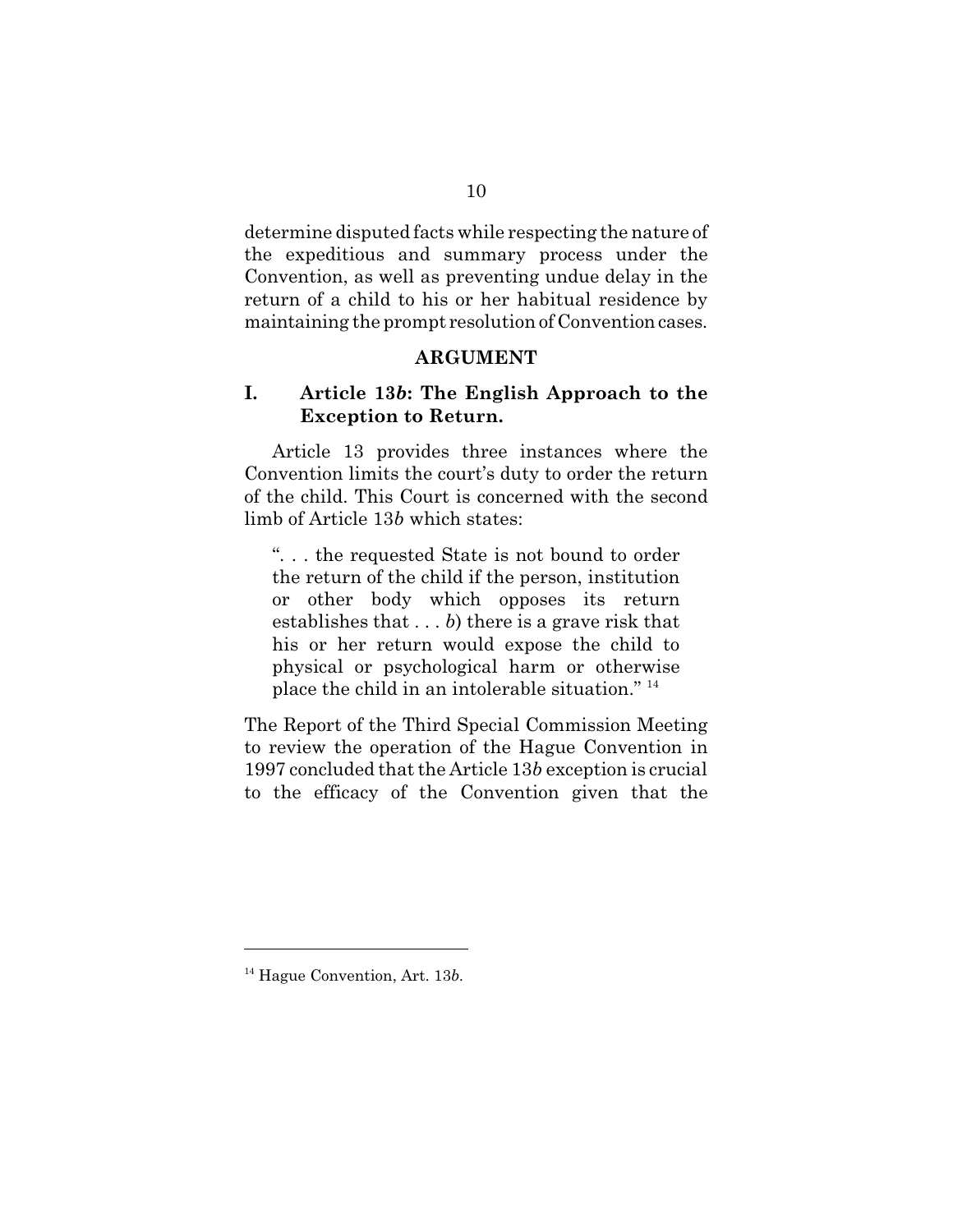exception is a sensitive one which, if misapplied, could nullify the Convention.<sup>15</sup>

Although Article 13*b* reads that it is the child who must face the grave risk of harm if returned, the rationale behind the exception is the "primary interest of any person in not being exposed to physical or psychological danger or being placed in an intolerable situation."<sup>16</sup> It is now well recognized that a child can suffer harm by witnessing violence against another. Courts in the United Kingdom have therefore interpreted that "any person" includes the abducting parent as well as the child.<sup>17</sup> The inquiry is focused on the circumstances that *will* exist upon the return of the child, which indicates that the exception is forwardlooking. Adopting the cautionary words of the Explanatory Report, it has been highlighted in several cases in England and Wales that if the objectives of the Convention are to be upheld, the Article 13*b* inquiry must be restrictively applied.<sup>18</sup>

The United Kingdom Supreme Court ("UKSC") first considered the Article 13*b* exception in *Re E* (Children) [2011] UKSC 27, [2012] 1 AC 144. The UKSC

<sup>18</sup> *Explanatory* Report, p. 22 §34.

<sup>15</sup> *Report of the Third Special Commission Meeting to review the operation of the Hague Convention on the Civil Aspects of International Child Abduction* (March 17-21, 1997), https://assets.hcch.net/upload/abduc97e.pdf.

<sup>16</sup> *Explanatory Report*, p. 21 §29.

<sup>17</sup> *See, e.g.*, *Re E* (Children) [2011] UKSC 27, [2012] 1 AC 144 (Abduction: Custody Appeal).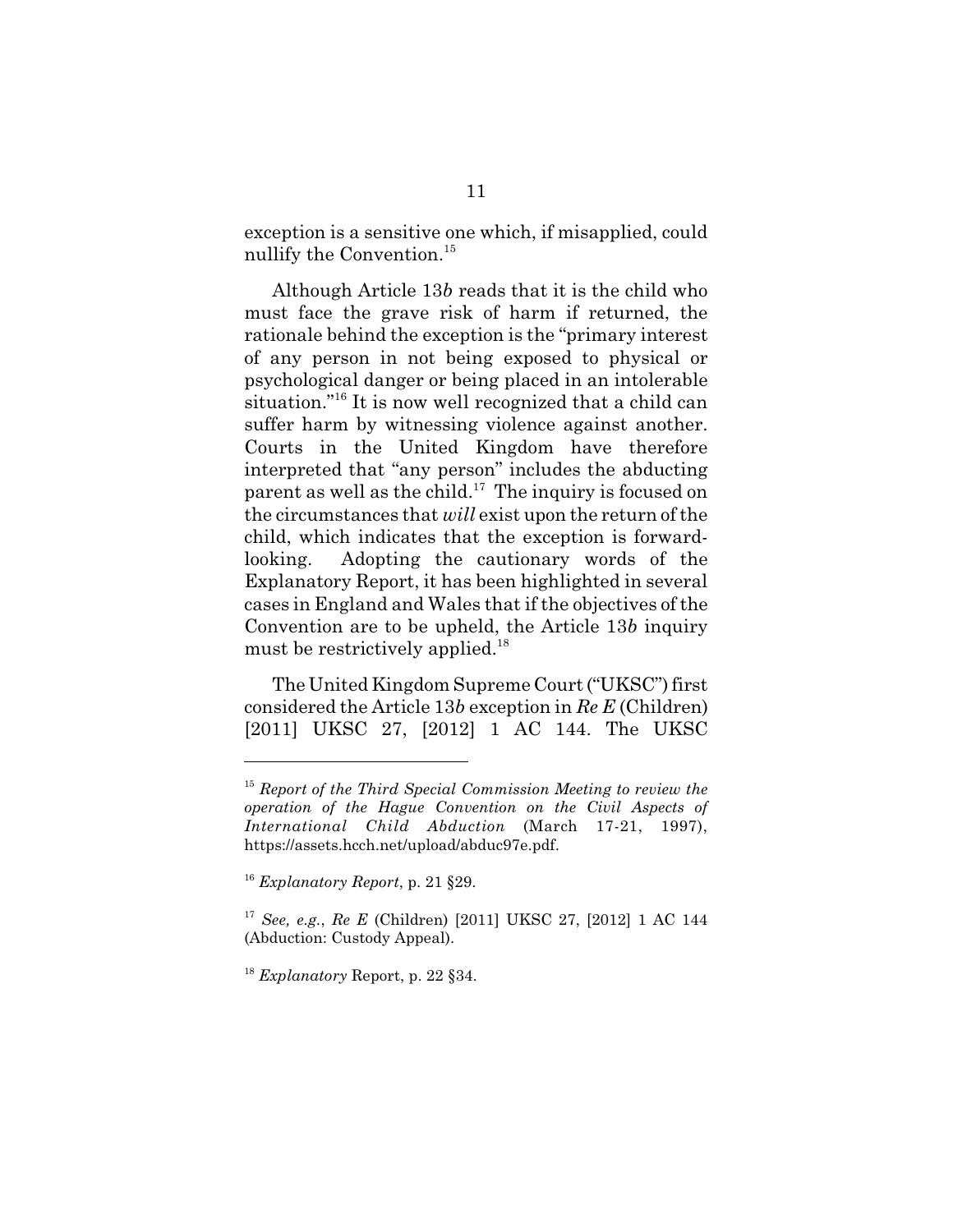considered that the exception available under Article 13*b* has restricted application by its terms. Therefore, it need not be narrowly construed. Further, as Lowe and Nicholls in the *International Movement of Children, Law, Practice and* Procedure state, a strict approach to the application of Article 13*b* is reflected in the extensive jurisprudence in most other major jurisdictions, $19$  including the United States. $20$ Importantly, Article 13*b* is forward-looking such that the court must consider whether the allegations of past conduct *will* give rise to a risk of future conduct capable of establishing the exception.

In assessing whether the exception is established, the UKSC holds that the taking parent must produce evidence to substantiate the exception. Although in the context of the expeditious and summary process of Convention proceedings in England and Wales, it is rarely considered appropriate to hear oral evidence on the disputed factual allegations that constitute the grave risk claim because doing so would prolong the summary process contrary to the aims of the Convention. This approach is consistent with Article 11 which requires courts to ". . . act expeditiously in proceedings for the return of children."<sup>21</sup>

<sup>19</sup> *See, e.g.*, *inter alia*, Republic of Ireland, France, Germany, Australia, New Zealand and Canada.

<sup>20</sup> Lowe and Nicholls, *International Movement of Children, Law, Practice and Procedure* (2nd Ed.) (2016).

 $21$  Hague Convention, Art. 11.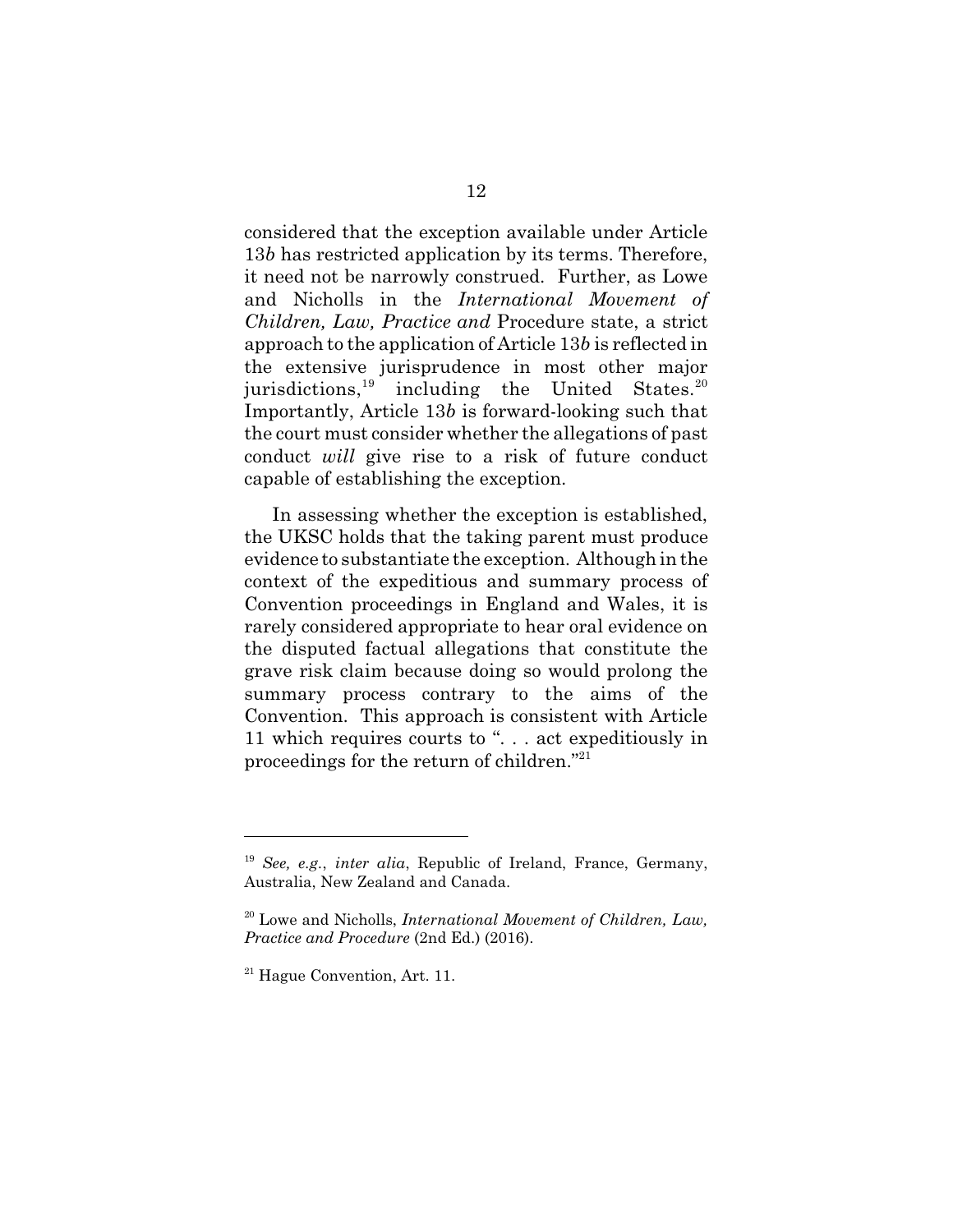In *Re E*, the UKSC identified the tension which exists between the inability to determine factual disputes through oral evidence which occurs during the standard trial process and the need to resolve disputed allegations to determine whether the Article 13*b* threshold has been met. To balance the two competing factors, Baroness Hale adopted a "sensible and pragmatic"<sup>22</sup> solution which involves the following questions posed by the court:

- (1) Do the allegations, if true, present a grave risk that the child will be exposed to harm, or an otherwise intolerable situation, upon return? The allegations are taken at their highest or at face value in this exercise.
- (2) If the above is answered in the affirmative, how can the child be protected against the grave risk of harm?

Under this approach, the evidence concerning the grave risk of harm exception and the protective measures available to mitigate the grave risk should be analyzed under the above two questions. After consideration by the court, if the protective measures available are not adequate to protect the child upon return, the UKSC has held that the court may have no option but to do "the best it can" to resolve the disputed issues.

This same approach was applied by the UKSC in *Re S* (A Child) [2012] UKSC 10, [2012] 2 AC 257. In that case, Lord Wilson held that the approach in *Re E*

<sup>22</sup> *See Re E supra*, ¶ 36.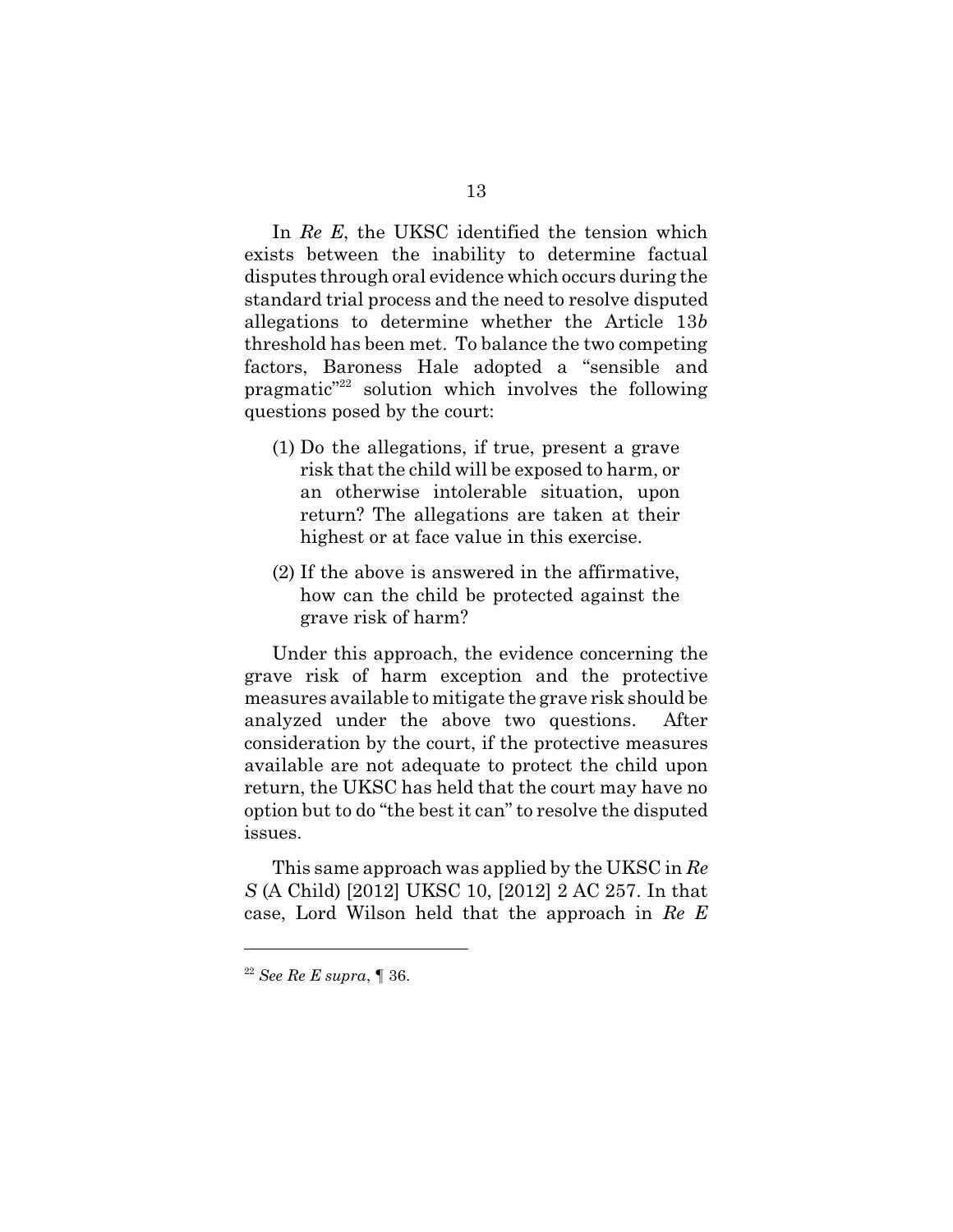should form part of the court's general process of reasoning in its analysis of a defense under Article 13*b*. The UKSC endorsed the approach adopted by the High Court Judge which established the evaluative process in the following steps:

- (1) The court assumes that the allegations made against the applicant are true, that is, the allegations are taken at their highest.
- (2) On the assumption that the allegations are true, whether the protective measures available would obviate the risks alleged.
- (3) If the protective measures are not sufficient to obviate the risks, the court proceeds to determine whether the allegations made are indeed true, in the context of the summary nature of the proceedings.

The UKSC approach does not require strict adherence to the usual trial process (*i.e.*, reliance on oral evidence) before the court determines whether the allegations give rise to an Article 13*b* risk. Instead, the court usually decides the matter on the written papers alone.

Central to the assessment of the Article 13*b* risk is the availability and quality of protective measures to mitigate the risks alleged. Under this approach, requiring courts to consider or impose protective measures does not force courts to delve into the merits of the underlying custody dispute. To the contrary, this approach allows the court to side-step the issue altogether while creating a path for the country of habitual residence to undertake the custody dispute.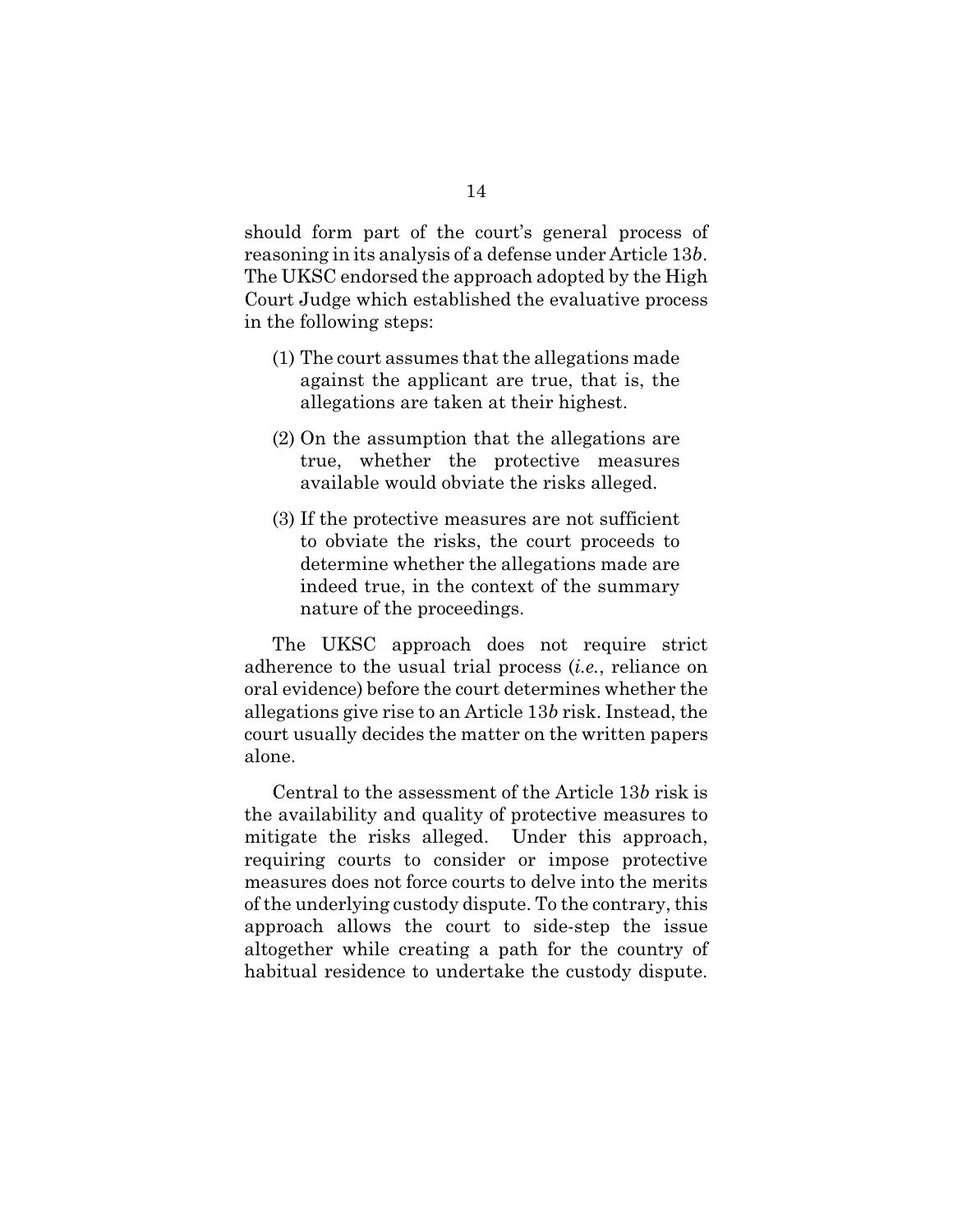The English approach does not require courts to engage in lengthy trials involving several days of oral evidence. In fact, in cases involving Article 13*b* it is the norm for the court to assess the written evidence and to hear oral submissions only in determining the application.

This approach is not to suggest that the requirement to take allegations at their highest in summary proceedings means the court is unable to evaluate them for veracity. For instance, in *Re K* [2015], EWCA Civ 720, the Court of Appeal of England and Wales found that the High Court Judge had not erred in solely assessing the written evidence and dismissing the taking parent's allegations which were unsubstantiated by any evidence.

In considering the process involved in assessing an Article 13*b* defense, Lord Justice Moylan in *Re C* (Children) [2018] EWCA Civ 2834, stated the court should conduct an evaluative assessment of the allegations and the evidence but that "of course, a judge has to be careful when conducting a paper evaluation but this does not mean that there should be no assessment at all about the credibility or substance of the allegations."<sup>23</sup> Lord Justice Moylan further clarified that the court must address the nature of the risk (*e.g.*, domestic violence in *Re C*) occurring in the future and answer why this risk is not sufficiently ameliorated by the measures proposed by the petitioning parent.

<sup>23</sup> *See Re C supra*, ¶ 39.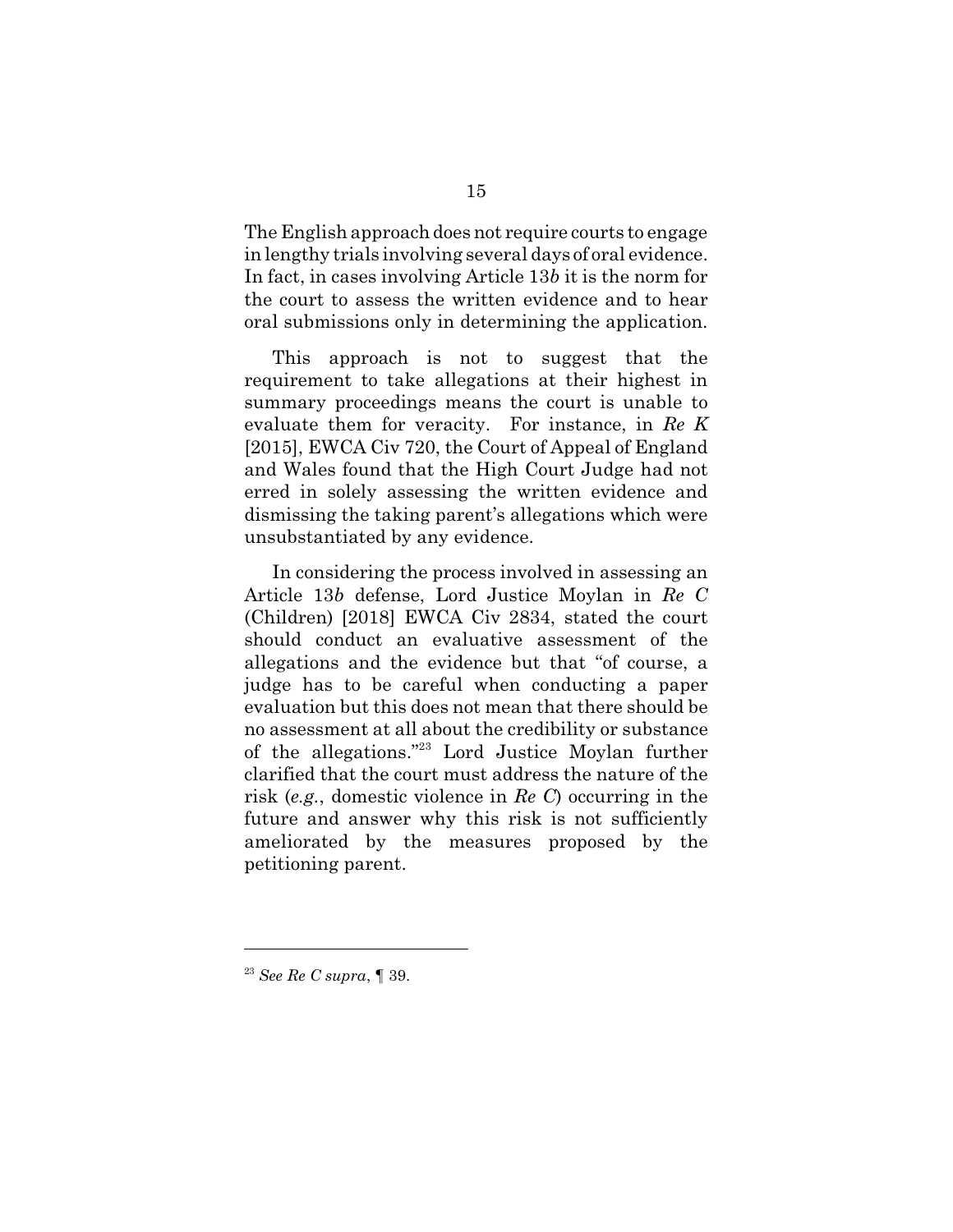Thus, the English court is invited to assess the allegations of future harm against the measures proposed with a view of determining whether the risk will be sufficiently ameliorated by the measures proposed. If the court finds that the protective (or ameliorative) measures are sufficient, the threshold of Article 13*b* is not met. The court's mandatory duty to order the return of the child under Article 12 is then invoked.

#### **II. The International Approach.**

The Permanent Bureau of the Hague Conference on Private International Law published the 1980 Child Abduction Convention Guide to Good Practice, Part VI, Article 13(1)(b) on March 9, 2020. As stated in the foreword, the document is intended to provide guidance to, *inter alia*, judges who are faced with applying Article 13*b*. The Guide's purpose is to "promote, at the global level, the proper and consistent application" of Article 13*b* in accordance with the terms and purpose of the Convention.<sup>24</sup> Contributors to drafting the Guide include the United States of America through the Honorable Ramona Gonzalez.<sup>25</sup>

The Guide to Good Practice explains the scope of the Article 13*b* analysis. It states that while the examination of the exception will usually necessitate an analysis of past behavior or circumstances alleged by the abducting parent, the analysis "should not be

 $24$  *Guide to Good Practice*, p. 15,  $\P$  3.

<sup>25</sup> *Id.*, p. 18, fn. 20.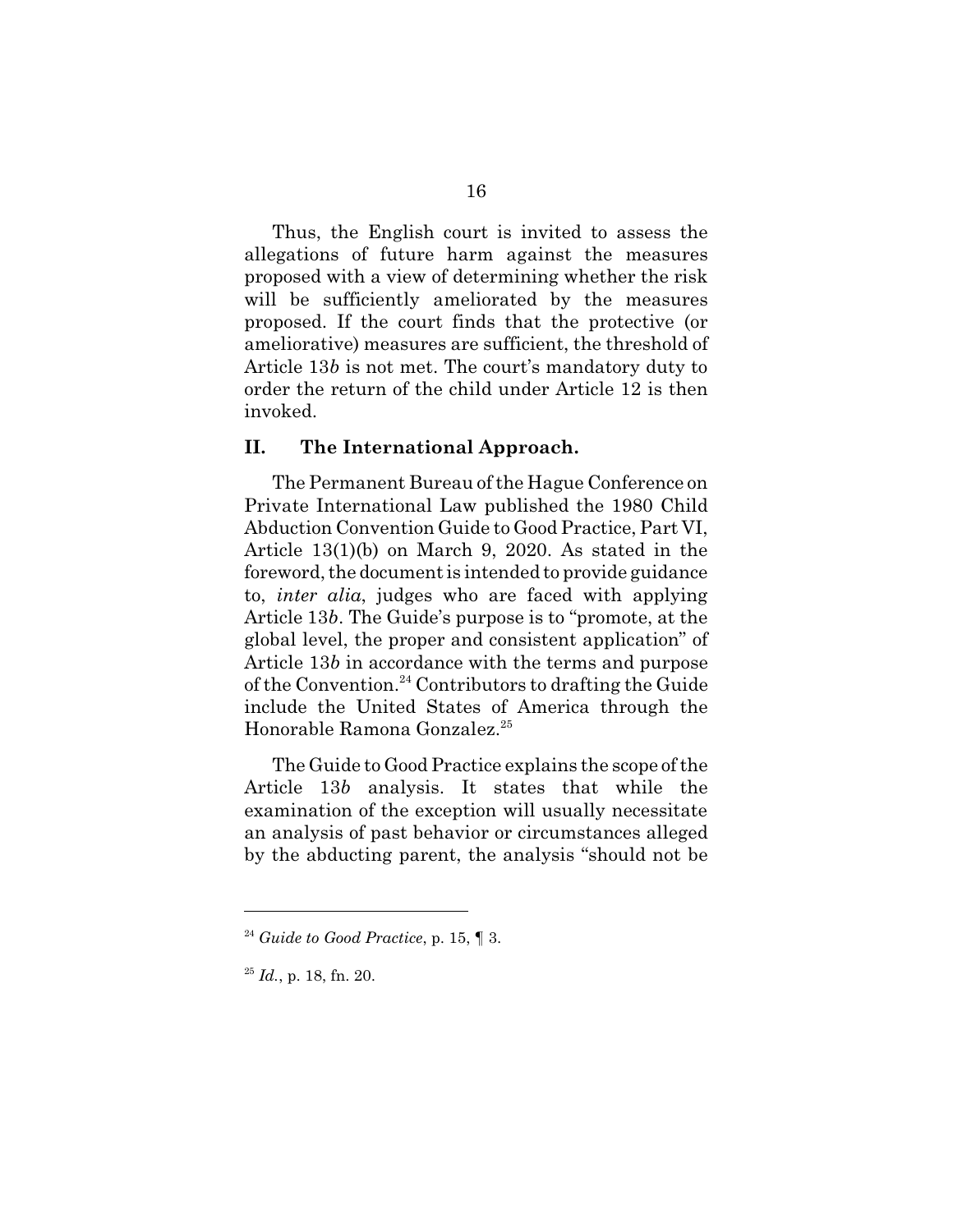confined to an analysis of the circumstances that existed prior to or at the time" of the child's taking.<sup>26</sup>

The Guide clearly states, to assess the future circumstances, an examination of the Article 13*b* exception should include, "if considered necessary and appropriate, consideration of the availability of adequate and effective measures of protection in the State of habitual residence."<sup>27</sup> Relying on international jurisprudence, the Guide further states that past behavior and past incidents are not conclusive that effective protective measures are not available to protect the child from grave risk of harm upon return to the country of habitual residence. $28$ 

The assessment process set forth in the Guide to Good Practice involves a step-by-step analysis consisting of:

- (1) "Whether the assertions are of such a nature, and of sufficient detail and substance, that they *could* constitute a grave risk . . . ."
- (2) If step 1 is answered in the affirmative, then "the court determines whether it is satisfied that the grave risk exception to the child's return has been established by examining and evaluating the evidence presented by the person opposing the child's return /

<sup>28</sup> *Id.*, p. 27, ¶ 37.

<sup>26</sup> *Id.*, p. 27, ¶36.

<sup>27</sup> *Id.*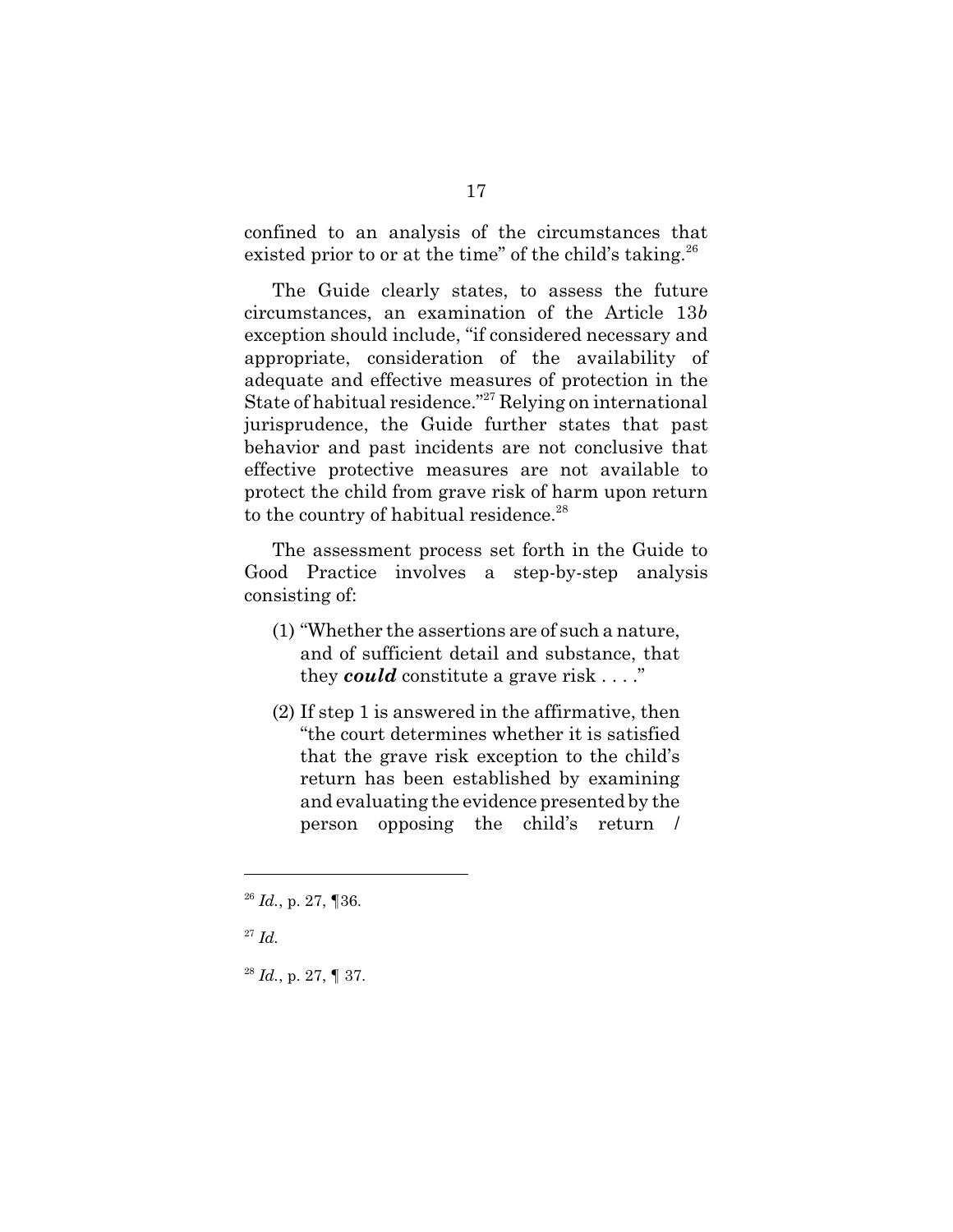information gathered, *and* by taking into account the evidence / information pertaining to protective measures available in the State of habitual residence."<sup>29</sup>

Crucially, the Guide explains that the above exercise "means that even where the court determines that there is sufficient evidence or information demonstrating elements of potential harm or of an intolerable situation, *it must nevertheless duly consider the circumstances as a whole, including whether adequate measures of protection are available or might need to be put in place to protect the child . . . .*" 30

To conclude, the Guide reiterates that if the "court is *not* satisfied that the evidence presented / information gathered, including in respect of protective measures establishes a grave risk, it orders the return of the child."<sup>31</sup> A finding that a grave risk is established leaves the court with the judicial discretion to nonetheless return the child to the habitual residence.<sup>32</sup> However, in England and Wales, the House of Lords opined that if ameliorative measures were not available ". . . *it is inconceivable that a court which reached the conclusion that there was a grave risk that the child's return would expose him to physical or psychological*

 $^{29}$  *Id.*, p. 31,  $\P\P$  40-41 (emphasis added).

<sup>30</sup> *Id.*, p. 31, ¶ 41 (emphasis added).

 $31$  *Id.*, p. 32,  $\P$  42.

<sup>32</sup> *See* Hague Convention, Art. 18.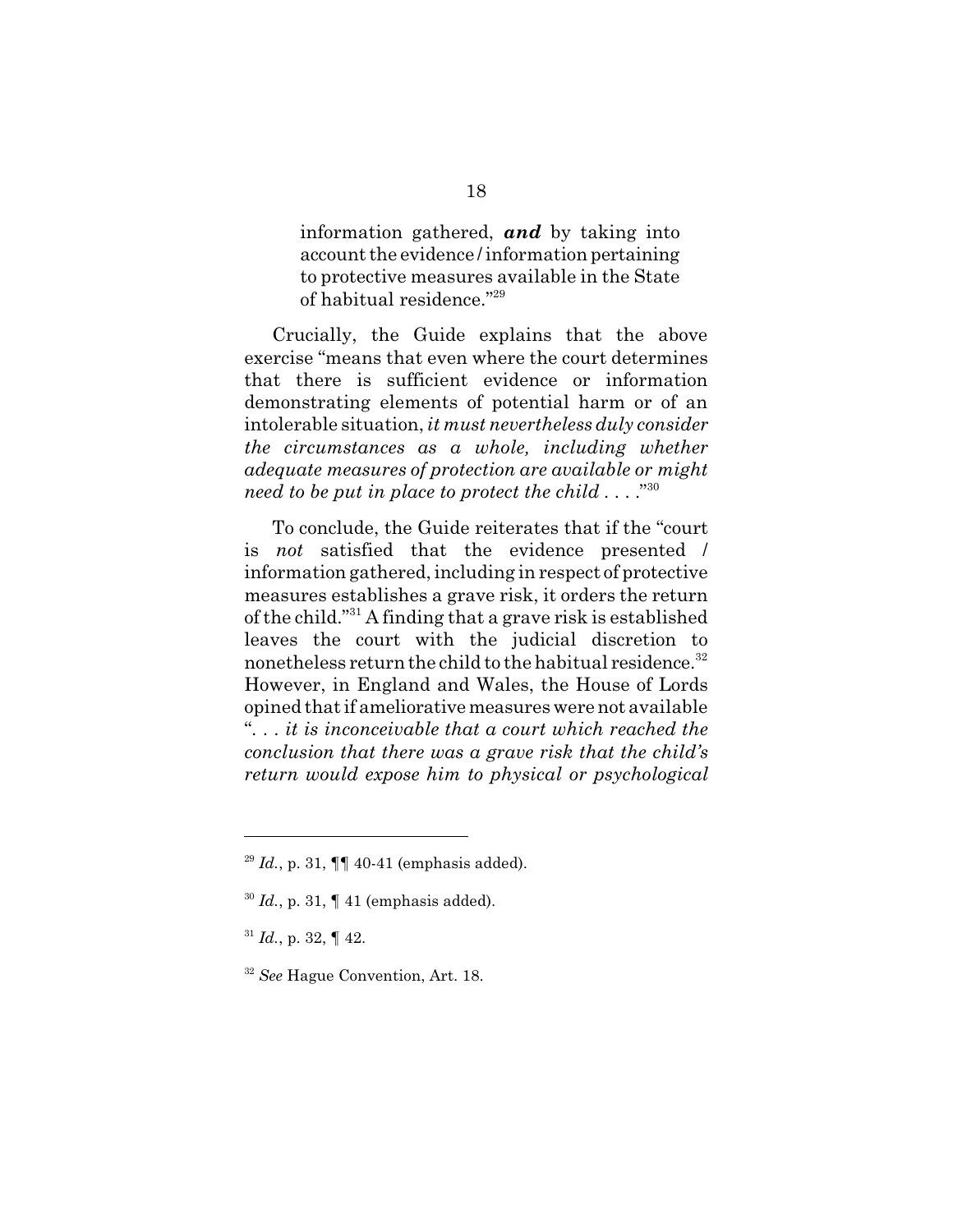## *harm or otherwise place him in an intolerable situation would nevertheless return him to face that fate.*" 33

In some jurisdictions, the determination of Article 13*b* is sequential in nature such that the finding that a grave risk of harm to the child upon return is likely to materialize triggers the Article 13*b* threshold and the imposition of protective measures. $34$  In fact, the Guide directs that "[c]ourts commonly assess the availability and efficacy of protective measures at the same time as they examine the assertions of grave risk; alternatively, they do so only after the existence of a grave risk and an understanding of its nature has been established by the party objecting to return."<sup>35</sup> Other jurisdictions, such as Australia, incorporate in their assessment of risk "whether the country of habitual residence has the means to protect the child from potential abuse."<sup>36</sup>

It has been argued that using ameliorative measures, whether by sequential process or otherwise, causes delay. This argument belies the efficacy of the ameliorative measures, which uphold and promote the underlying principles of the Convention. *Amicus*

<sup>33</sup> *See Re D* [2006] UKHL at ¶ 55 (Baroness Hale) (emphasis added).

<sup>34</sup> *See, e.g.*, Austria: Marie-Therese Rainer, *Article 13 exceptions – return and best interests of the child*, Int'l Family Law Journal 2018, Issue 3, p. 190.

<sup>35</sup> *Guide to Good Practice*, p. 34, ¶ 45.

<sup>36</sup> Linda Manfre, *International Parental Child Abduction in Australia*, Int'l Family Law Journal 2010, p. 152.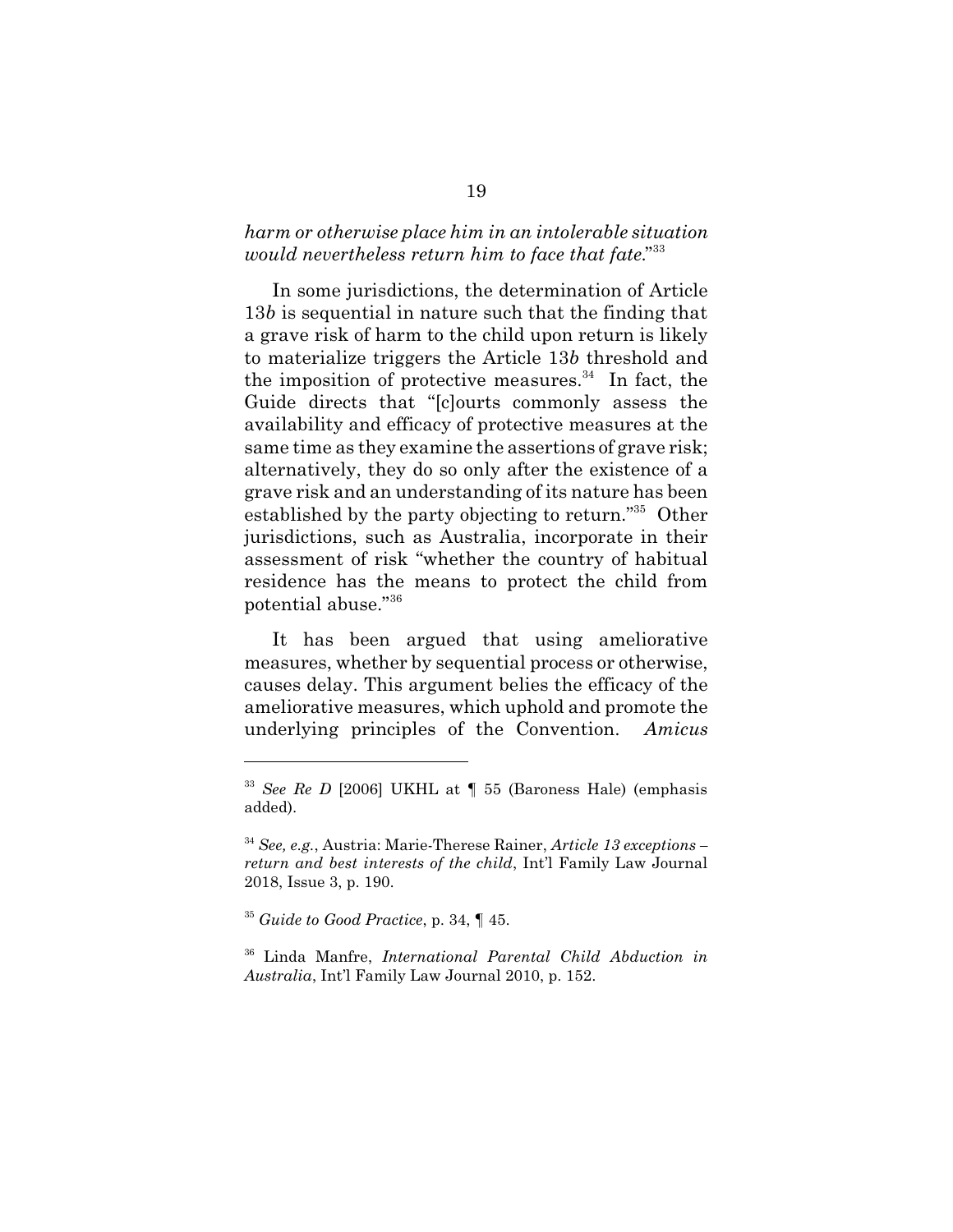submit that the factors that are liable to engender delay are usually the court's ability to offer early hearings, and at times the fact that cases are appealed, which can be a lengthy process. It is not the court's use of ameliorative measures that is likely to cause delay. The timing of such measures or the process in which they are determined (*e.g.*, a sequential two-part process, etc.) is the crux of the matter:

Ideally, given that any delays could frustrate the objectives of the Convention, potential protective measures should be raised early in proceedings so that each party has an adequate opportunity to adduce relevant evidence in a timely manner in relation to the need for, and enforceability of, such measures. In some jurisdictions, in the interests of expedition, where the court is satisfied in a particular case that adequate and effective measures of protection are available or in place in the State of habitual residence of the child to address the asserted grave risk, the court may order the return of the child without having to enter into a more substantive evaluation of the facts alleged.<sup>37</sup>

The requirement that the parties propose at the outset of proceedings ameliorative measures that are likely necessary in the event an Article 13*b* exception is met is inherent in the English approach. This requirement has the benefit of enabling the court to identify the available measures and triggers any

<sup>37</sup> *Guide to Good Practice*, p. 34, ¶45.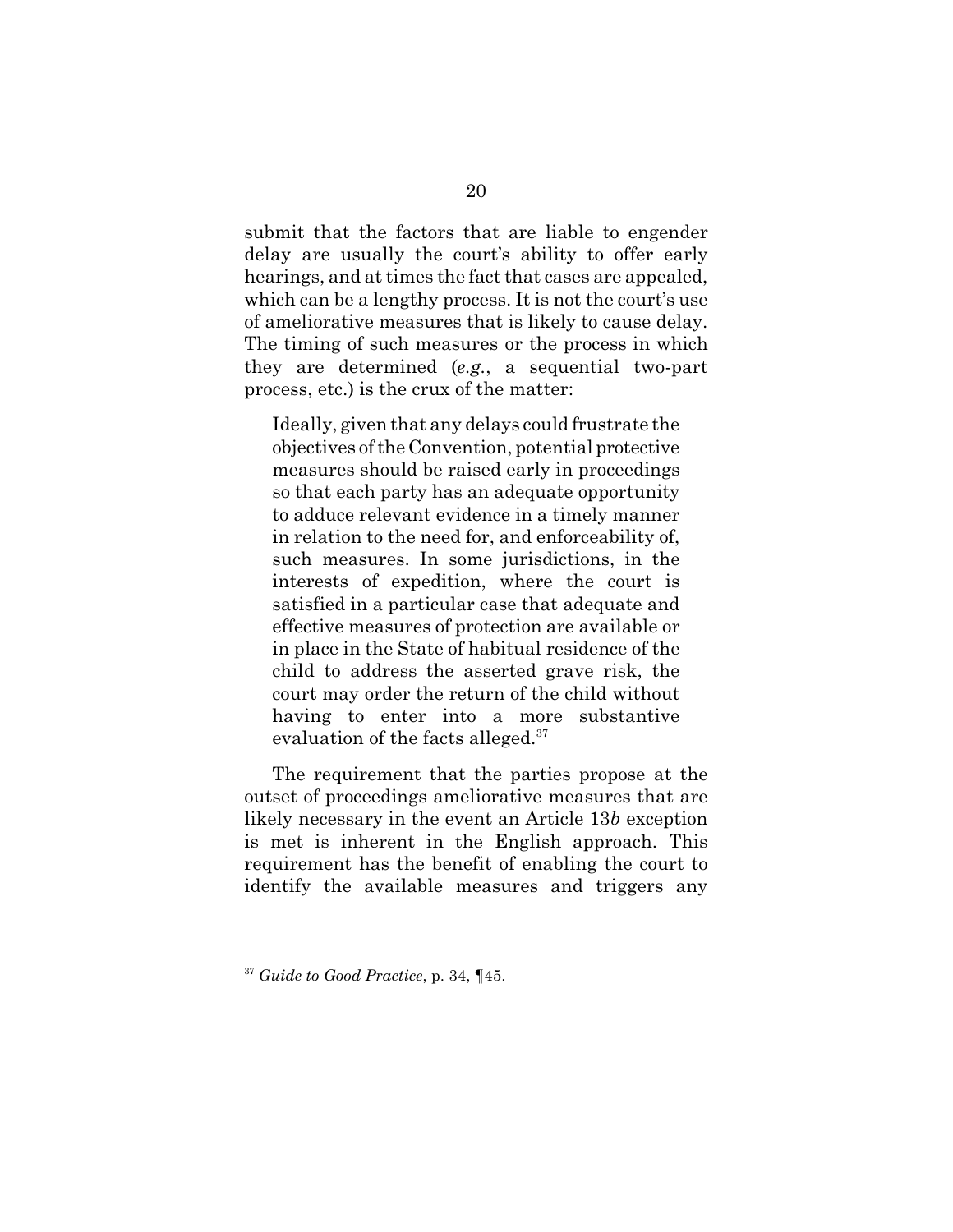needed investigations within the timetable set for determination of the case.

The Central Authority for each State party to the Convention and, separately, the Hague Judicial Network provide reliable assistance to courts deciding Hague Convention cases. The latter has worked well in England and Wales through the coordination of the International Family Justice Office chaired by Lord Justice Moylan. These resources enable speedy resolutions of issues that may arise concerning the efficacy and enforceability of ameliorative measures.

As noted above, the Convention requires all abduction cases to be expeditiously determined. In England and Wales these cases are afforded priority. The English courts aim to determine Hague cases within six weeks of being issued. However, understandably, the six-week goal is not always possible and anecdotally cases appear to be determined within twelve to sixteen weeks of being issued. Insofar as the length of hearings are concerned, cases involving multiple issues are rarely listed for more than two to three days. A case centered on Article 13*b* alone is unlikely to occupy more than one day of court time.

In conclusion, the English approach to the interpretation of Article 13*b* and the consensus reached at the Hague Conference demonstrates that proper application of the grave risk exception includes consideration of any ameliorative (protective) measures that are available to mitigate the risks asserted. Further, the practical steps taken to determine the issues that arise in these cases minimize potential for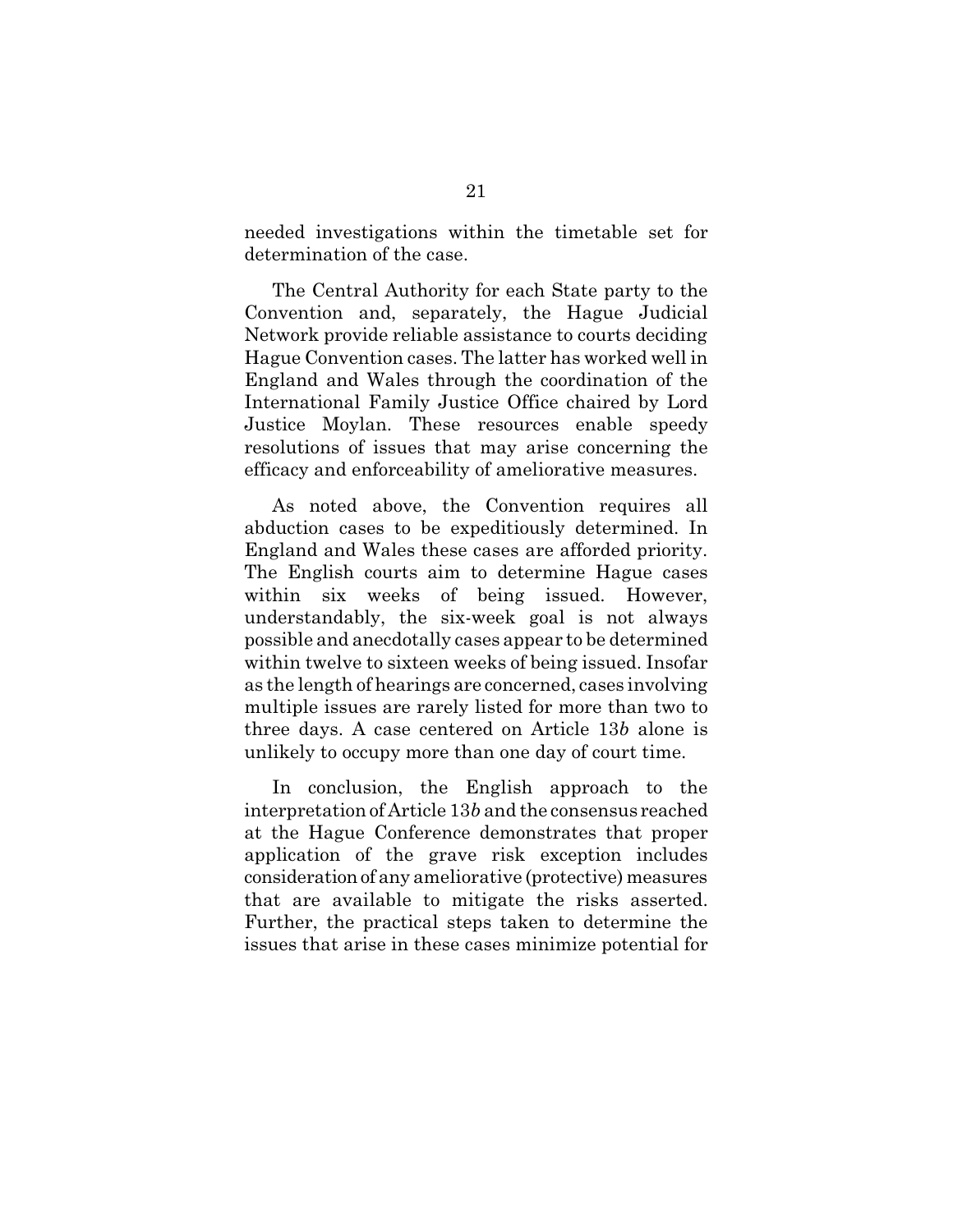delay and enables the courts in England and Wales to remain faithful to the principles of the Convention.

## **III. Ameliorative Measures Under the Hague Convention and Within Europe Under Brussels II Revised.**

Council Regulation (EC) No. 2201/2003 of 27 November 2003 (commonly referred to as "Brussels II Revised" or "Brussels IIa") deals with matters of jurisdiction, recognition and enforcement in matrimonial matters and matters related to parental responsibility for children between Member States of the European Union.<sup>38</sup> Between these Member States, the Regulation takes precedence over the Hague Convention. Thus, in matters of child abduction where the Regulation applies, it dictates areas such as jurisdiction and recognition between Member States.

Article 11(4) of the Regulation states that "[a] court cannot refuse to return a child on the basis of Article 13b of the 1980 Hague Convention if it is established that adequate arrangements have been made to secure the protection of the child after his or her return."<sup>39</sup> This provision only applies to Article 13*b* of the Convention. It is apparent from the wording that this Article of the Regulation removes the discretion of the court to decline to order the return of an abducted child to a Member State, which is inherent in the Convention

 $38$  Council Regulation (EC) No. 2201/2003 of 27 November 2003, https://eur-lex.europa.eu/legal-content/EN/TXT/HTML/?uri= CELEX:32003R2201&from=EN.

<sup>39</sup> *Id.*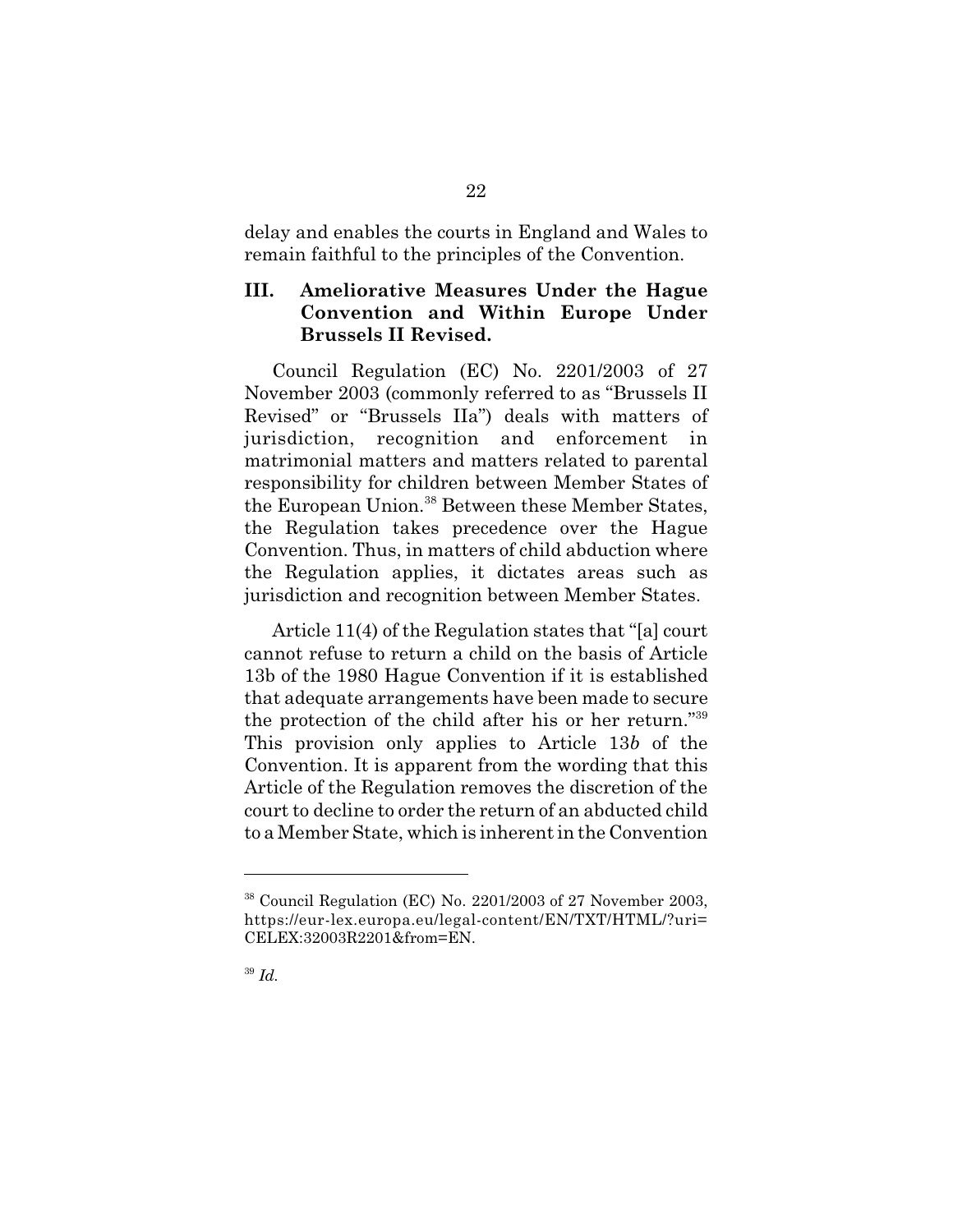if sufficient ameliorative measures are in place to safeguard the child upon a return.

The Practice Guide for the application of the Brussels IIa Regulation (2014) drafted by the European Commission explains that Article 11(4) of the Regulation extends the obligation to return the abducted child even if a grave risk of harm under Article 13*b* of the Convention is established provided that the authorities in the State of habitual residence have made adequate arrangements to secure his or her protection upon return.<sup>40</sup>

It therefore follows that a court cannot refuse to return the child unless it is established that adequate arrangements are unavailable to protect the child. Under the Regulation, the relationship between Member States is based upon the principle of mutual trust, which is similar to the relationship between Member States of the 1980 Hague Convention.

The United Kingdom is no longer a Member State of the European Union. Therefore, the Regulation is no longer engaged in cross-border disputes with European countries unless instituted prior to December 31, 2020. However, the English courts' practice has been consistent in cases involving Article 13*b* whether the Regulation is engaged or not. It is therefore unlikely that this change will have any tangible impact in Hague Convention cases decided by English courts.

 $40$  Practice Guide for the application of the Brussels IIa Regulation, https://op.europa.eu/en/publication-detail/-/publication/f7d39509- 3f10-4ae2-b993-53ac6b9f93ed.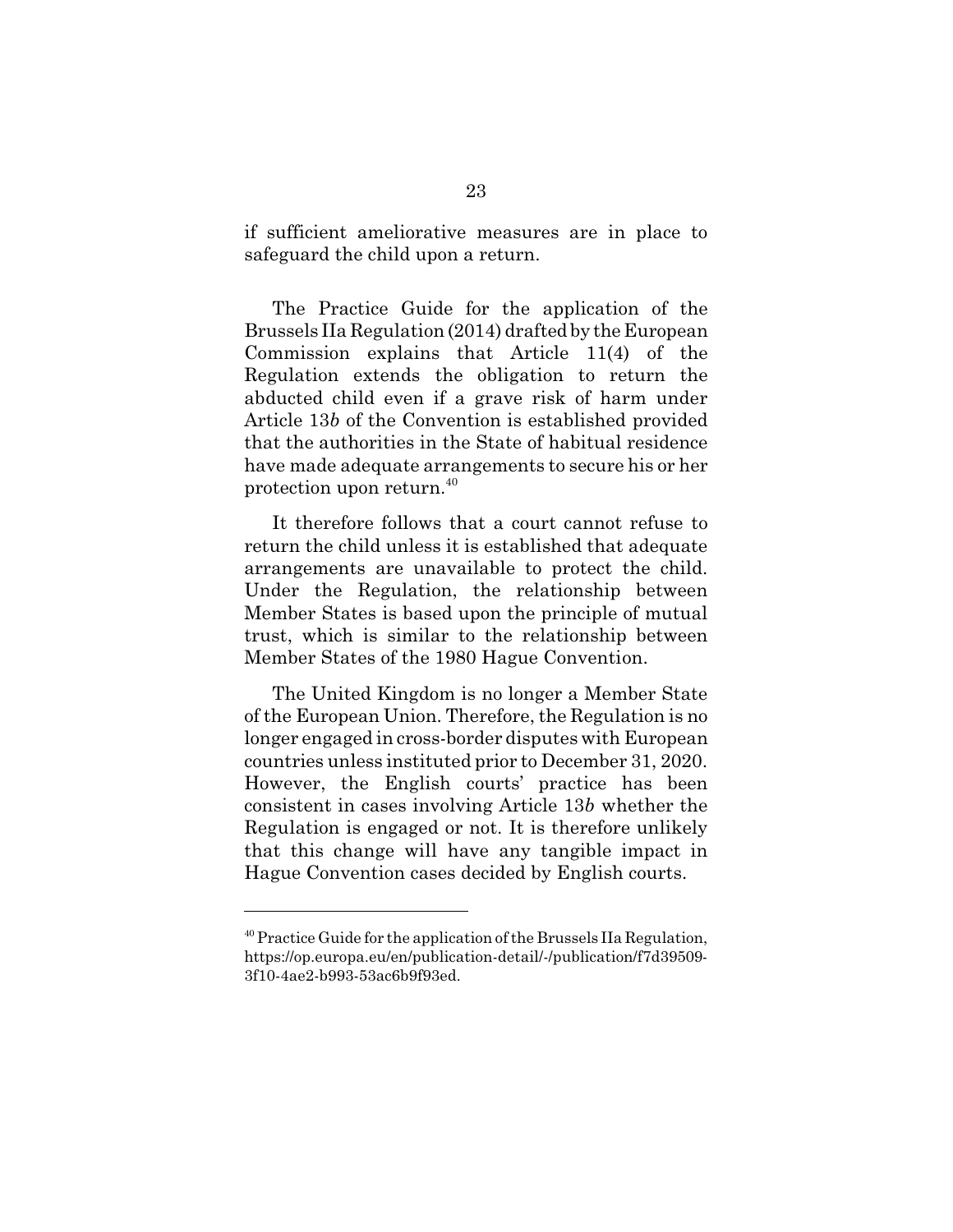The Hague Convention on Jurisdiction, Applicable Law, Recognition, Enforcement and Co-operation in respect of Parental Responsibility and Measures for the Protection of Children 19 October 1996 (the "Hague Protection Convention') also enables courts to accept measures of protection between Member States of the Convention. The United States of America is not a Member State to the Hague Protection Convention. These measures are available following a determination under the 1980 Hague Convention or in any emergency cases based on the child's presence in England.

The Hague Protection Convention addressed a gap in the 1980 Hague Convention. Article 11 of the Hague Protection Convention enables the court determining an application under the 1980 Hague Convention to make interim orders for protection which have extraterritorial effect. As a result, these interim orders for protection remain in effect until superseded by orders made in the State of habitual residence.

The Practical Handbook on the Operation of the 1996 Hague Child Protection Convention (2014) produced by the Permanent Bureau explains that the purpose of enabling the requested court to make orders that have effect in the home country is to ". . . ensure the safe return of the child and to ensure the child's continued protection in the requesting Contracting State (until the authorities in that Contracting State can act to protect the child)."<sup>41</sup> Under the Hague

<sup>41</sup> Hague Conference on Private Int'l Law, *Practical Handbook on the Operation of the 1996 Hague Child Protection Convention*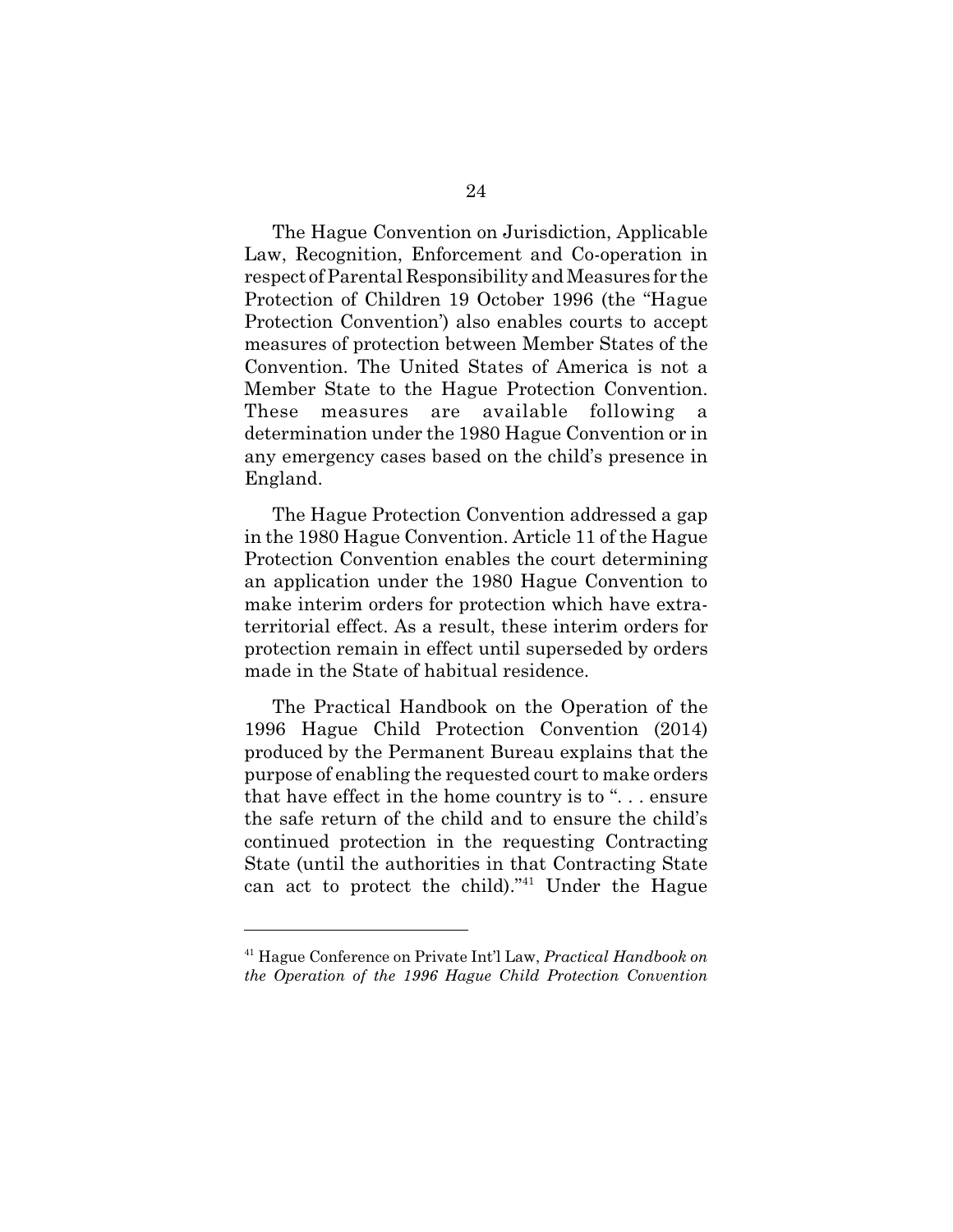Protection Convention, any contracting State will be able to take measures that are effective and enforceable in England and Wales prior to the return of the child.

#### **IV. Undertakings as Protective Measures.**

In English law, undertakings are binding promises made to the court enforceable, if breached, by way of imprisonment, fine or asset seizure. They are often used in domestic civil disputes. Lowe and Nicholls state that the practice of accepting undertakings in Hague Convention cases was first pioneered by the English Courts.<sup>42</sup>

In *Re O* [1994] 2 FLR 349, the late Singer J commented that so far as the English courts were concerned there is no doubt that undertakings could be accepted to mitigate what would otherwise be an intolerable situation. As a result, undertakings in Convention cases are commonly used to mitigate a grave risk that has been identified and to provide a measure of protection to the abducting parent and children upon return through soft-landing provisions.

In *Re Y* [2013] EWCA Civ 129, the English Court of Appeal found that undertakings are a category of protective measures in the context of the 1996 Hague Protection Convention. Lord Justice Thorpe considered

<sup>(2014),</sup> https://assets.hcch.net/docs/eca03d40-29c6-4cc4-ae52 edad337b6b86.pdf

<sup>42</sup> *See International Movement of Children, Law, Practice and* Procedure, p. 575 at 24.62.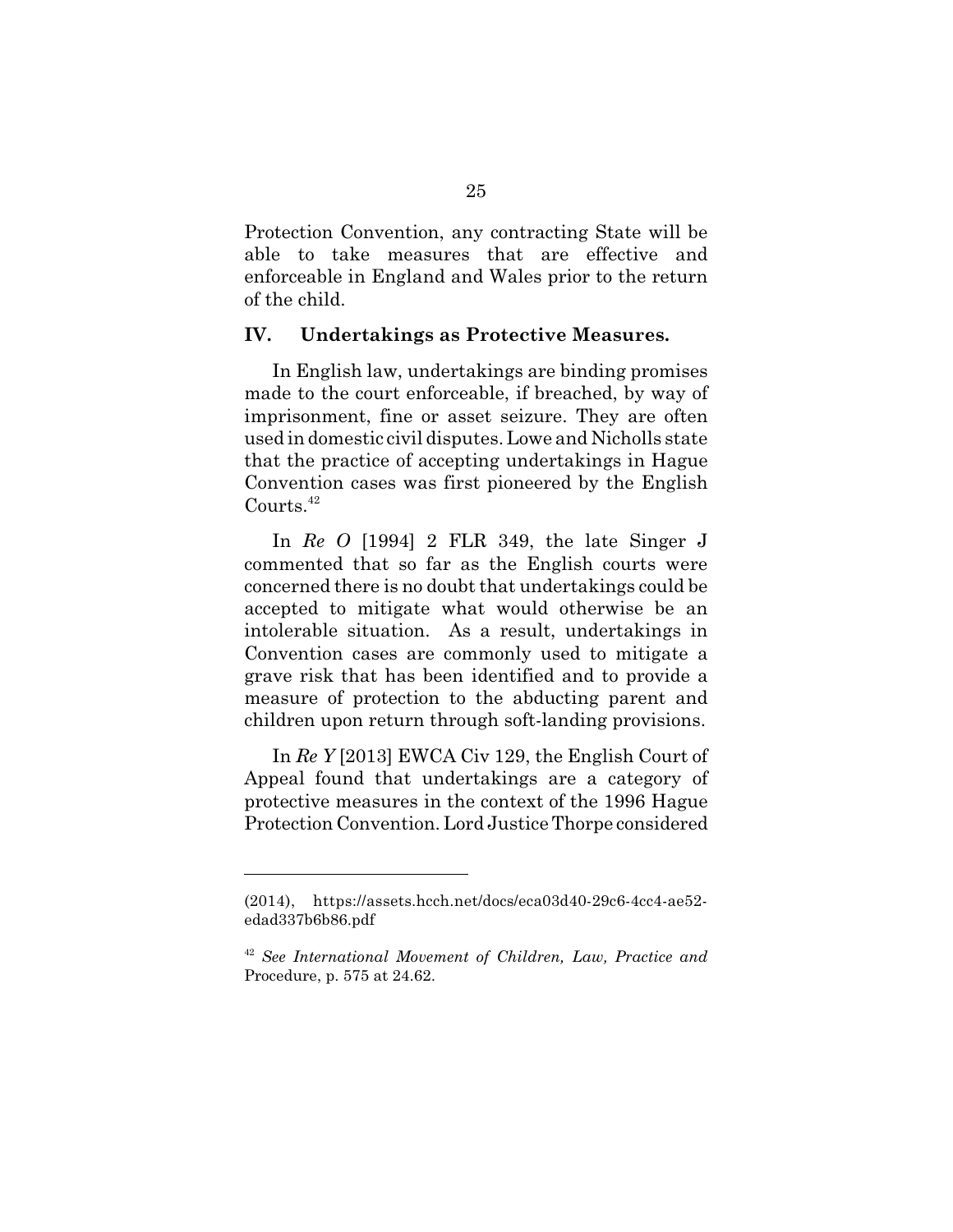that at least forty to fifty signatories to the 1980 Convention used undertakings as protective measures.

It was recognized by the English courts that these undertakings, while enforceable in England and Wales as set out above, are often not recognized in other jurisdictions. They were, nonetheless, used to provide short-term relief before the courts of the requesting State become engaged in litigation between the parties. While traditionally there has been a blinkered reliance on undertakings as if enforceable in the State of habitual residence, the English courts are more alert to the need for effective and enforceable measures to be in place before ordering the summary return of a child. It is not uncommon for the courts to ensure that orders in mirror terms are in place as a pre-condition to a return order being implemented.

### **V. Effectiveness and Enforceability of Protective Measures.**

*Amicus* considers that the approach adopted by the courts of England and Wales and contained in the Guide to Good Practice enables the court to strike the necessary balance between adhering to the fundamental objectives of the Convention while arriving at a bespoke solution in individual cases. Both approaches place emphasis on the court giving due attention to whether the protective (ameliorative) measures available are effective and enforceable. If they are not, they will not mitigate the risk to the child upon return.

Although the principle of mutual respect suggests that the court should place a degree of trust in the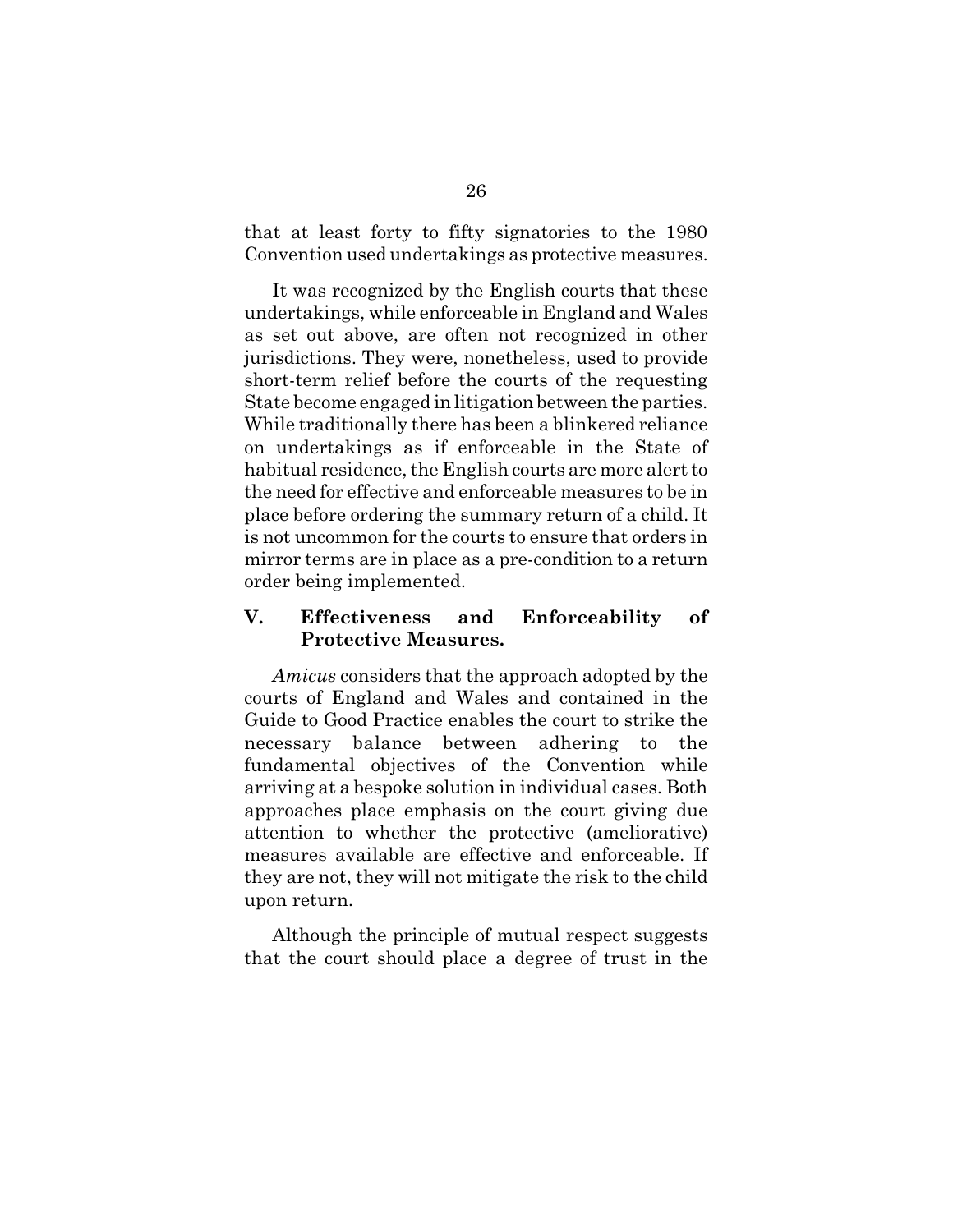judicial system and mechanism of Member States who are signatories to the Convention, it has long been recognized in English courts that the court can evaluate the differences between legal systems in considering whether to order the return of the child. *See, e.g.*, *Re S* (A Child) [2015] EWCA Civ 2 at ¶ 55. This recognition of differences is not to elevate one legal system above another but instead gives the court discretion to determine if the ameliorative measures will effectively limit exposure to the alleged grave risk of harm.

The UKSC in *Re E* stated that the protective measures available in the country of habitual residence will play a crucial role in the operation of the Convention. The UKSC has long identified that the measures must be "*effective*" to secure the return of the child.<sup>43</sup> The nature and breadth of the protective measures necessary to safeguard the child depends on the nature of the risk that is likely to occur upon return.

In more recent years, the English Court of Appeal has stated that the measures available must sufficiently ameliorate an identified grave risk before the court considers ordering a return. Further, the courts are required to address the efficacy of the measures with care and caution. *See Re C* (Children [2018] EWCA Civ 2834.

The importance of consideration of protective measures in the determination of the Article 13*b*

<sup>43</sup> *See Re D* (A Child) [2006] UKHL 51, [2007] 1 AC 619; *see also Re E* (Children) [2011] UKSC 27, [2012] 1 AC 144.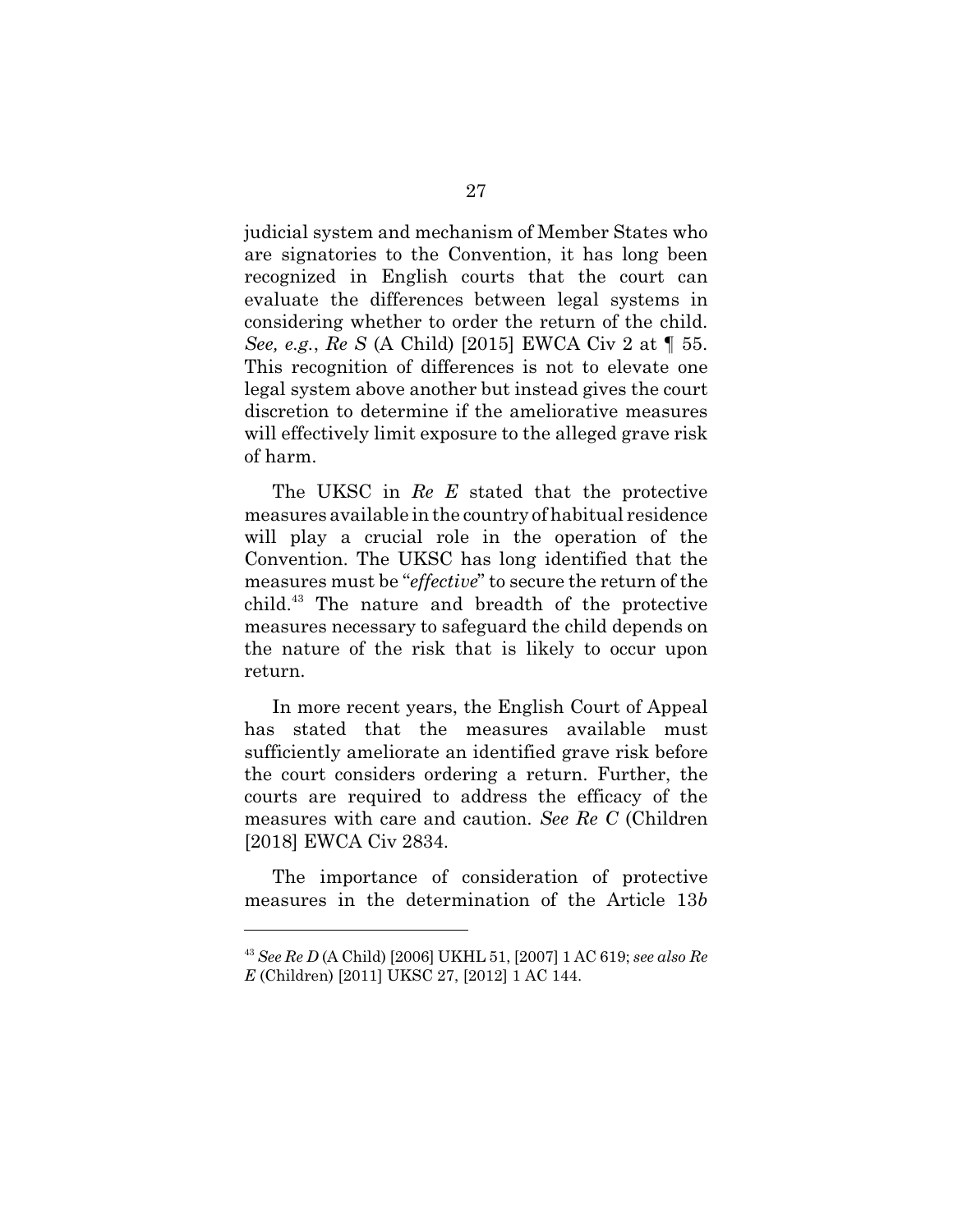exception in the English courts can be viewed from the English Family Court's President's Practice Guidance.<sup>44</sup> At the outset of proceedings, prior to a court hearing, the petitioning parent is required to provide a description of any protective measures that the petitioning parent is willing to offer for the purpose of securing the child's return.<sup>45</sup>

Subsequent cases in the Court of Appeal emphasize that the efficacy of protective measures is essential in assessing the future risk under Article 13*b*. Thus, Lord Justice Moylan in *Re S* (A Child) [2019] EWCA Civ 352, at ¶ 56, states: ". . . Clearly, the more weight placed by the court on the protective nature of the measures when determining the application, the greater the scrutiny required in respect of their efficacy." Significantly, the Court of Appeal in *Re S* (*supra*) acknowledged that the efficacy of protective measures will vary from case to case and from country to country.<sup>46</sup>

In circumstances where a child is ordered to return to England and Wales based on protective measures, the English courts can assist with implementation of these measures on the basis that it is the State of the

<sup>44</sup> UK Courts and Tribunals Judiciary, *President's Practice Guidance: Case Management and Mediation of International Child Abduction Proceedings* (March 13, 2018), https://www.judiciary.uk/ wp-content/uploads/2018/03/presidents-practice-guidance-casemanagement-mediation-of-international-child-abductionproceedings-20180227-1.pdf

 $45$  *Id.*  $\llbracket 2.5(b)$ .

<sup>46</sup> *Id.* ¶ 54.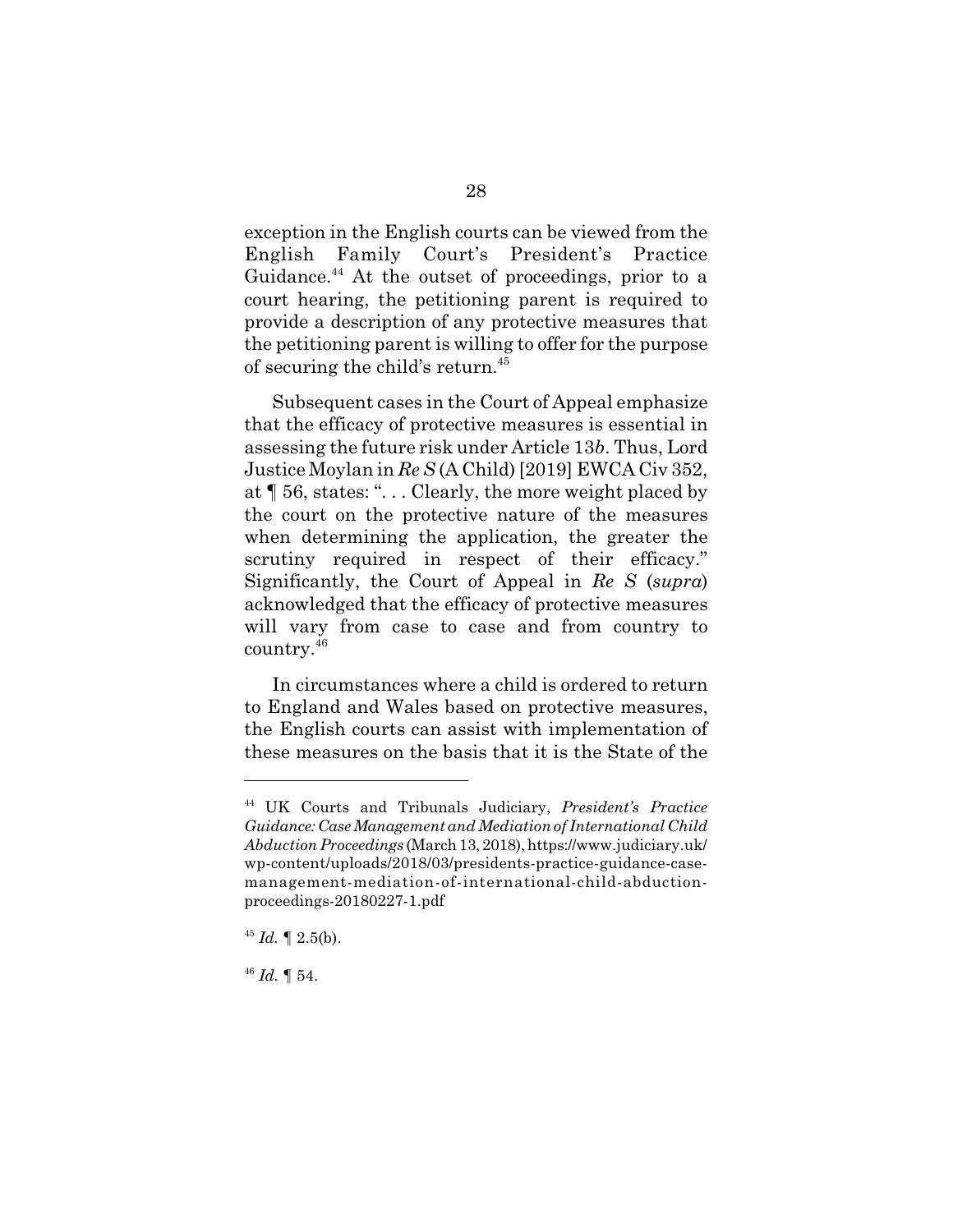child's habitual residence and it therefore has jurisdiction to make orders for the protection of the child.

Thus, as illustrated above, protective (ameliorative) measures are central to the approach adopted by the English courts in assessing the risk that is likely to materialize upon the child's return to the country of habitual residence. This focus, however, does not detract from a rigorous assessment such that the court is able to put specific and necessary measures in place in each individual case when ordering the child's return.<sup>47</sup>

#### **CONCLUSION**

For the reasons outlined in this Brief, CALA submits that the English approach to ameliorative measures strikes the correct balance between safeguarding the individual child and ensuring that the Convention is not rendered a dead letter by diluting the mandatory duty to return abducted children to their country of habitual residence. Ameliorative measures are an integral part of the English court's assessment as to whether a child is likely to be exposed to a future risk of harm upon return to the country of habitual residence. These measures should either be considered in a staged process, once the court has determined that

<sup>&</sup>lt;sup>47</sup> It appears that the Australian approach to accepting undertakings or imposing conditions on return also requires that such conditions are "clearly defined and capable of being objectively measured to determine whether or not they have been fulfilled." *See supra International Parental Child Abduction in Australia*.